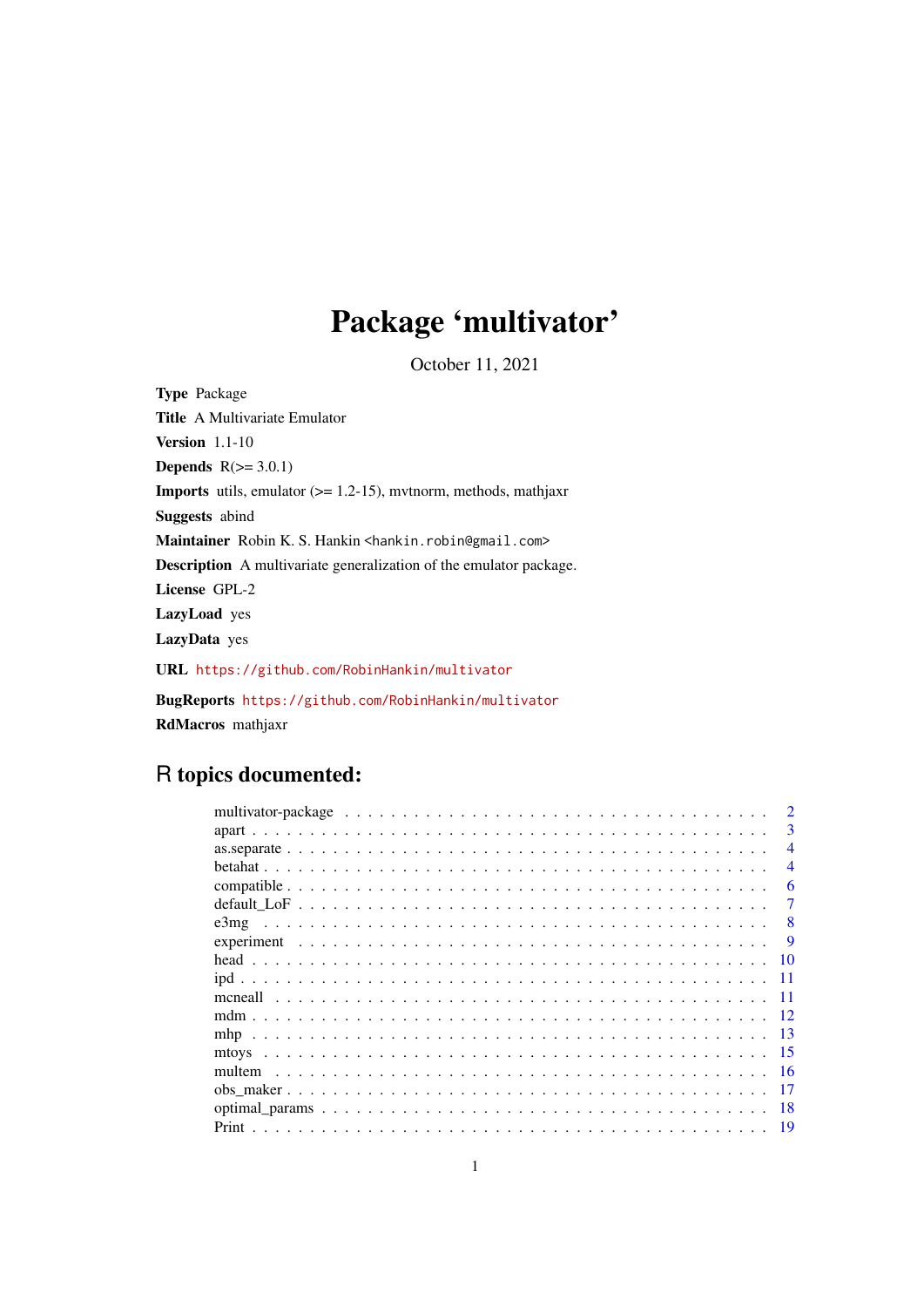<span id="page-1-0"></span>

|  | multivator-package |
|--|--------------------|
|--|--------------------|

| Index | 23 |
|-------|----|
|       |    |
|       |    |

multivator-package *A multivariate emulator*

#### Description

A generalization of the emulator as discussed in Hankin 2005

#### Details

| Package:  | multivator |
|-----------|------------|
| Type:     | Package    |
| Version:  | 1.0        |
| Date:     | 2009-10-27 |
| License:  | $GPL-2$    |
| LazyLoad: | yes        |

#### Author(s)

Robin K. S. Hankin

Maintainer: <hankin.robin@gmail.com>

#### References

R. K. S. Hankin 2005. "Introducing BACCO, an R bundle for Bayesian Analysis of Computer Code Output". *Journal of Statistical Software*, 14(16).

R. K. S. Hankin (2012). "Introducing multivator: A Multivariate Emulator" *Journal of Statistical Software*, 46(8), 1-20. doi: [10.18637/jss.v046.i08](https://doi.org/10.18637/jss.v046.i08)

#### See Also

[multem](#page-15-1)

```
data(mtoys)
d <- obs_maker(toy_mm, toy_mhp, toy_LoF, toy_beta)
ex <- experiment(toy_mm,d)
multem(toy_mm2, ex, toy_mhp, toy_LoF,give=TRUE)
```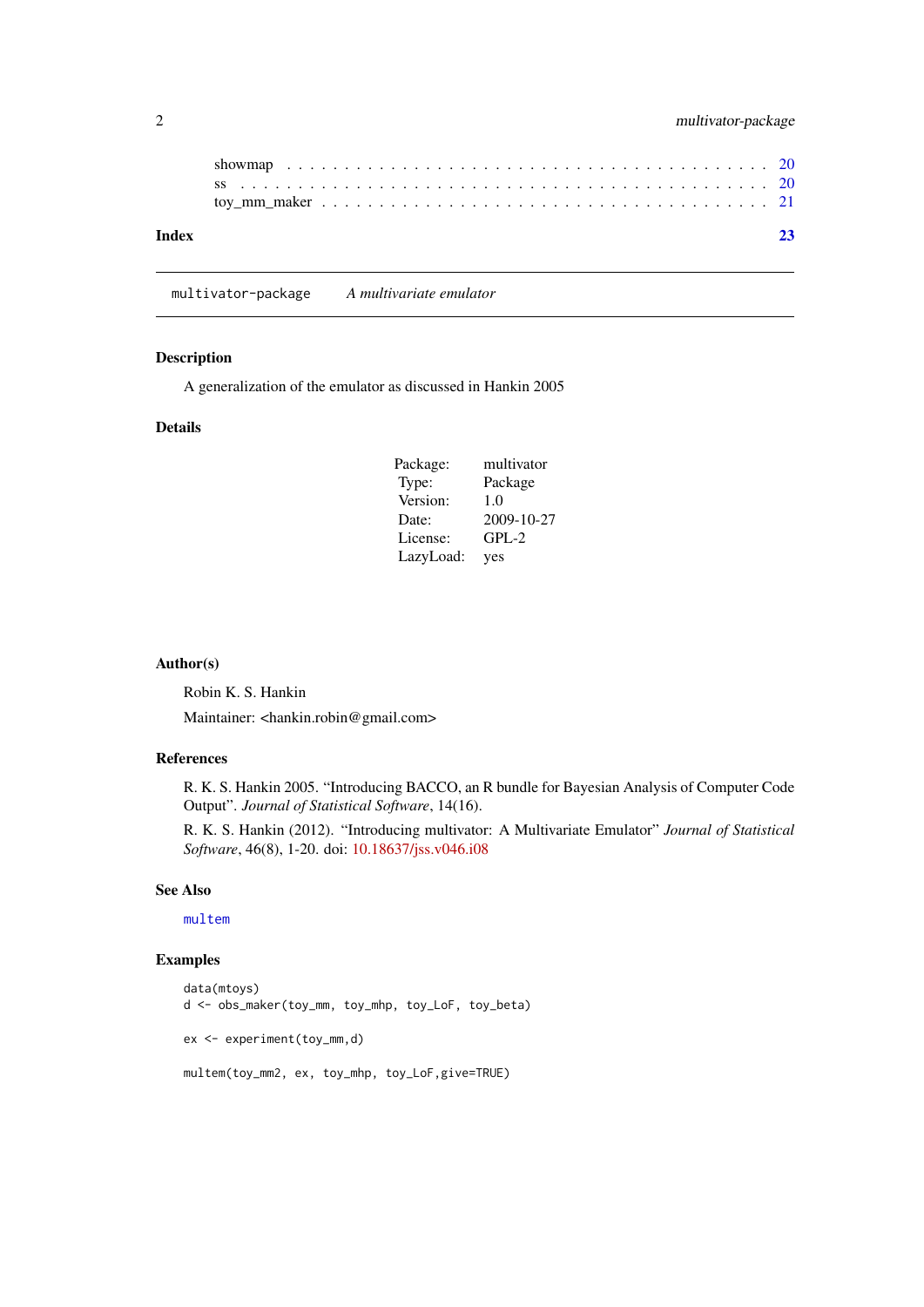<span id="page-2-1"></span><span id="page-2-0"></span>

Decomposes a matrix with multiple columns of dependent variables into a mdm object

#### Usage

 $apart(X, dependent, use_{rownames} = TRUE)$ 

#### Arguments

| X            | A matrix with columns corresponding to either independent variables or de-<br>pendent variables. The names of the independent variables are taken from the<br>column names of X |
|--------------|---------------------------------------------------------------------------------------------------------------------------------------------------------------------------------|
| dependent    | Vector of length $ncol(X)$ . If numeric, interpret as the column numbers of the<br>dependent variable. If logical, TRUE elements correspond to dependent variables              |
| use rownames | Boolean, with default TRUE meaning to use the rownames of X to create row-<br>names in the returned value                                                                       |

#### Value

Returns an object of class experiment.

#### Author(s)

Robin K. S. Hankin

#### See Also

[as.list](#page-11-1)

```
data(e3mg)
apart(e3mg , 6:7)
```

```
a <- round(emulator::latin.hypercube(6,5),2)
rownames(a) <- c("first","second","third","fourth","fifth","sixth")
colnames(a) <- c(letters[1:3],"length","depth")
jj_expt <- apart(a,4:5) # use of apart()
```

```
x \leftarrow get\_mdm(jj\_expt[c(1,7)])xold(x) < -0.5
```

```
multem(x,jj_expt,hp=as.mhp(x),give=TRUE)
```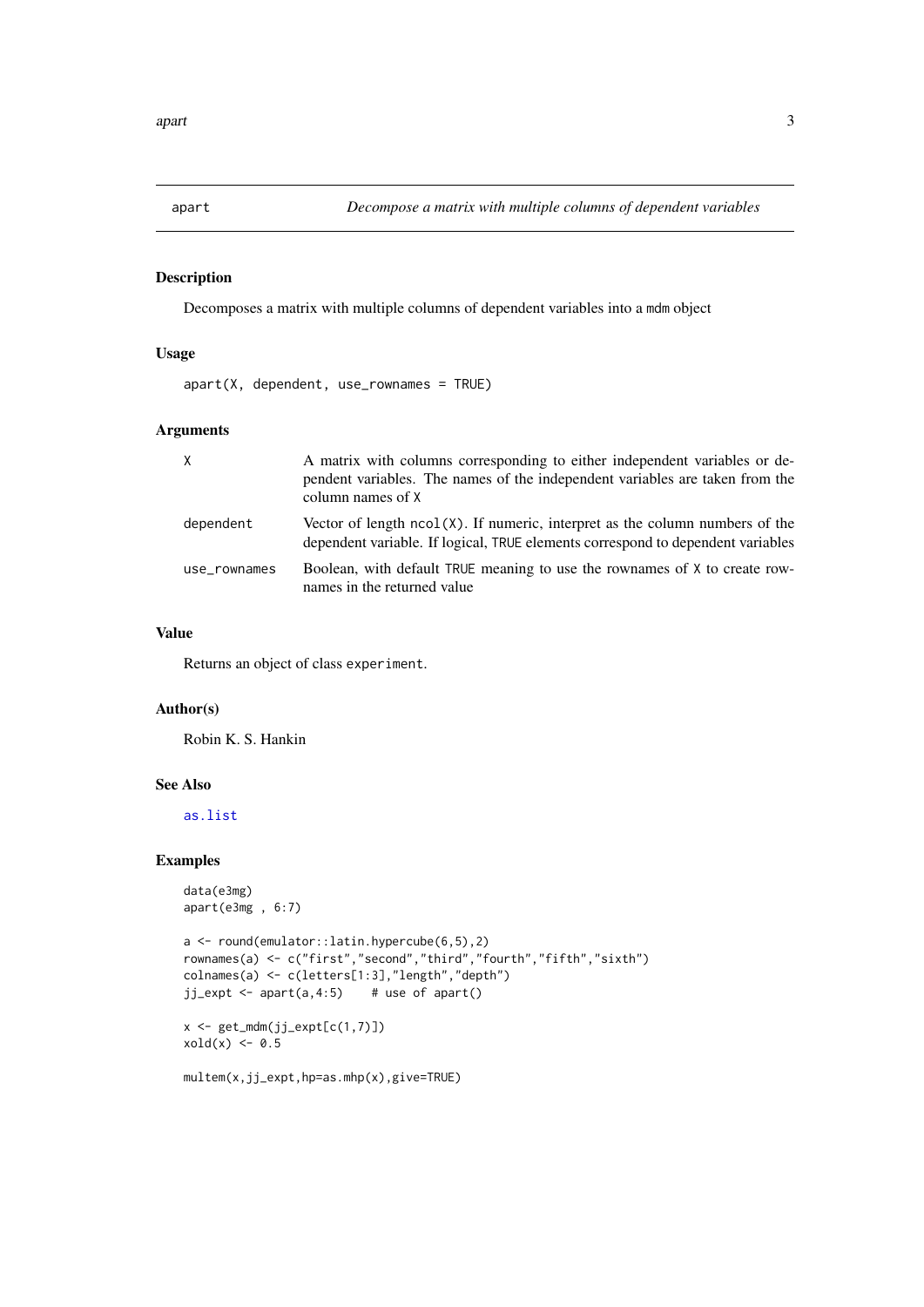Split an experiment object into univariate designs; return a list with elements suitable for univariate analysis with the emulator package.

#### Usage

```
as.separate(expt)
```
#### Arguments

expt Object of class experiment

#### Author(s)

Robin K. S. Hankin

#### Examples

require(emulator) data(mtoys) d <- obs\_maker(toy\_mm, toy\_mhp, toy\_LoF, toy\_beta) ex <- experiment(toy\_mm, d) jj <- as.separate(ex) #list of 3: temp,rain,humidity

```
# now use it in a univariate emulator:
kk <- jj$temp
interpolant.quick(x=latin.hypercube(3,4),d=kk$obs,xold=kk$val,scales=rep(1,4))
```
betahat *Various intermediate expressions needed by the multivariate emulator*

#### <span id="page-3-1"></span>Description

Various intermediate expressions needed by the multivariate emulator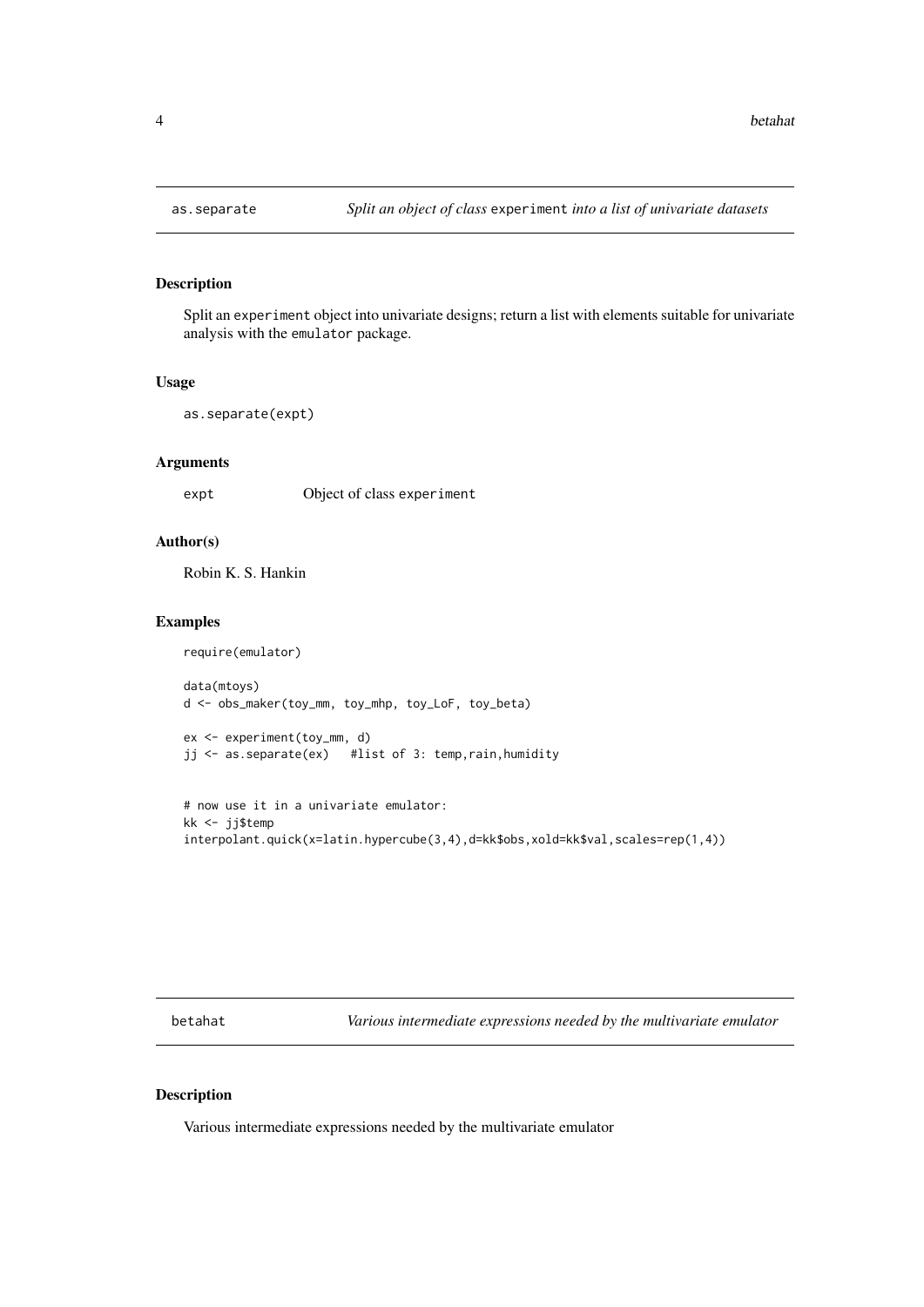#### <span id="page-4-0"></span>betahat 5 bertahat 5 bertahat 3 bertahat 3 bertahat 3 bertahat 3 bertahat 3 bertahat 3 bertahat 3 bertahat 3 bertahat 3 bertahat 3 bertahat 3 bertahat 3 bertahat 3 bertahat 3 bertahat 3 bertahat 3 bertahat 3 bertahat 3 ber

#### Usage

```
regressor(x,LoF)
beta_hat(expt,hp,LoF, ...)
betahat_mult(H, Sigmainv, d)
betahat_mult_Sigma(H, Sigma, d)
cstar(x1, x2=x1 , expt, hp, LoF = NULL, Sigmainv=NULL, ...)
eq2.36(H, Sigmainv, d, log=TRUE)
eq2.36_Sigma(H, Sigma, d)
var.matrix(x1,x2=x1,hp, ...)
```
#### Arguments

| x, x1, x2 | Objects of class mdm: multivariate design matrix                                                                                             |
|-----------|----------------------------------------------------------------------------------------------------------------------------------------------|
| H         | Matrix of regressors (create this with regressor())                                                                                          |
| d         | Vector of observations, possibly not all of the same dimensions (eg some ele-<br>ments might be Kelvin, others millimeters of rain per year) |
| expt      | Object of class experiment                                                                                                                   |
| Sigma     | The variance matrix of d                                                                                                                     |
| log       | Boolean, with TRUE meaning to return the logarithm of the answer                                                                             |
| Sigmainv  | The inverse of the variance matrix of d, with default NULL meaning to calculate<br>it directly using $var.matrix()$                          |
| LoF       | A list of functions with default NULL meaning to use default_LoF()                                                                           |
| hp        | Object of class mhp: multivariate hyperparameters                                                                                            |
| $\cdots$  | Extra arguments which are passed (via var.matrix()) to corr.matrix() of<br>the emulator package                                              |

#### Details

Function regressor() creates a (sort of) direct sum of regressor matrices for an overall regressor matrix. It returns a matrix whose rows are the regressor functions for each row in the df argument. Each type of observation has its own 'slot' of columns, the others being filled with zeros.

The emulator package *should* have used this method (rather than messing about with regressor.basis() and regressor.multi()).

To get the regression coefficients, the user should use function beta\_hat(), which is the userfriendly version. It is a wrapper for function betahat\_mult\_Sigma().

The equation for var.matrix() is

$$
c^*(x, x') = c(x, x') - t(x)^T A^{-1} t(x') + \left\{ h(x)^T - t(x)^T A^{-1} H \right\} \left( H^T A^{-1} H \right)^{-1} \left\{ h(x')^T - t(x')^T A^{-1} H \right\}^T
$$

#### Author(s)

Robin K. S. Hankin

#### See Also

[multem](#page-15-1)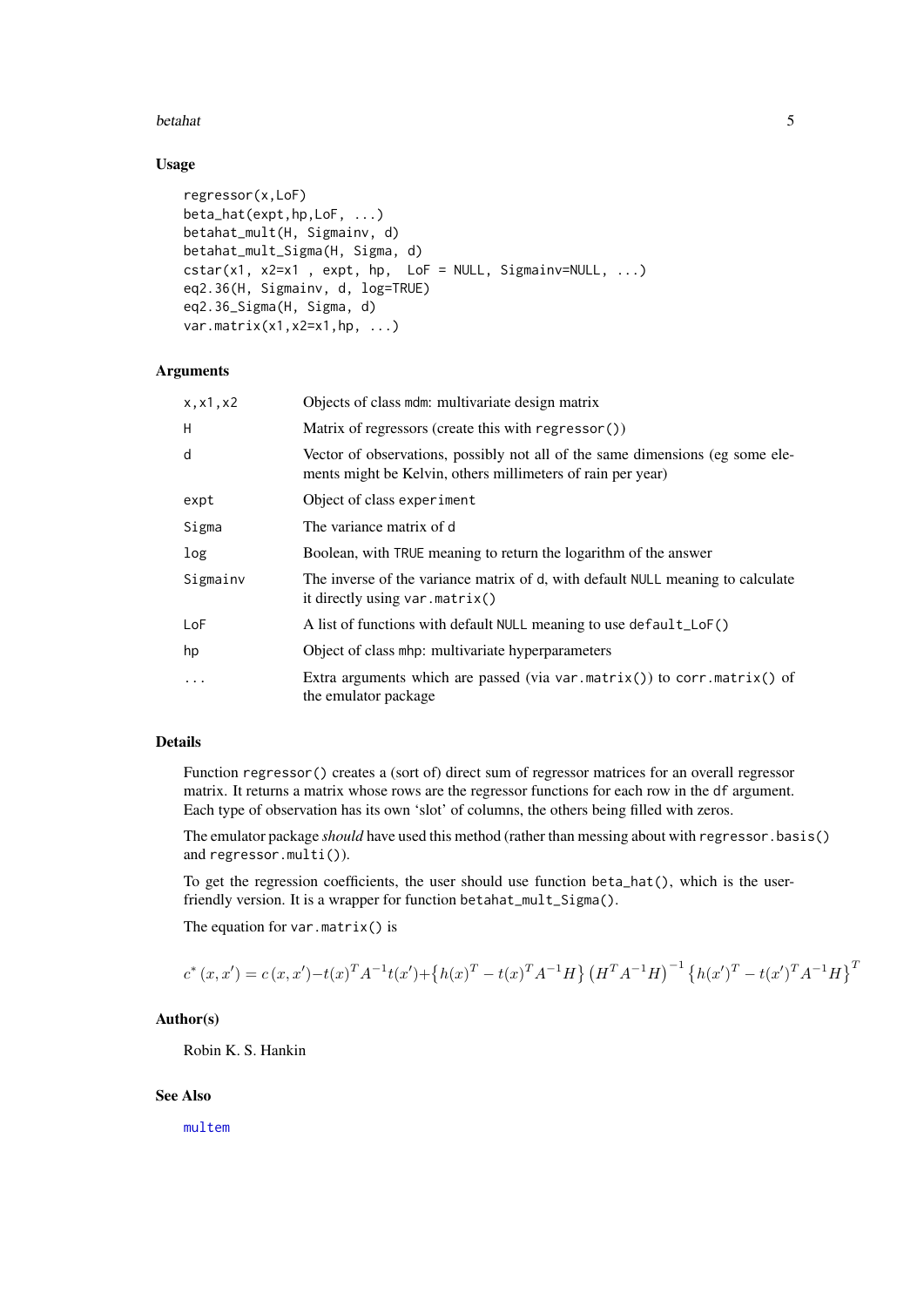#### Examples

data(mtoys)

```
H <- regressor(toy_mm, toy_LoF)
Sigma <- var.matrix(toy_mm, hp=toy_mhp)
Sigmainv <- solve(Sigma)
jj <- toy_mm_maker(34,35,36)
expt <- experiment(jj,obs_maker(jj,toy_mhp,toy_LoF,toy_beta))
x1 \leftarrow j[c(20, 40, 100), ]xold(x1) < -0.2x2 \leftarrow j [c(11, 21: 24, 40: 42),]
xold(x2) < - xold(x2)+0.1#primary function of package:
multem(x=x1, expt, hp=toy_mhp, LoF=toy_LoF)
# conditional covariance matrix:
cstar(x1,x2, expt, hp=toy_mhp, LoF=toy_LoF)
```
compatible *Are two objects compatible?*

#### Description

Function to detect whether two objects are compatible

#### Usage

compatible(x1,x2)

#### Arguments

x1,x2 Two objects with names and levels. Typically either objects of class mhp or mdm.

#### Details

Here, "compatible" means have the same names and levels. If an mdm object and mhp object are compatible, then they may be supplied to (eg) var.matrix().

The function uses identical() to compare the names and levels.

#### Value

Returns a Boolean.

#### Note

Cannot yet compare LoF objects.

<span id="page-5-0"></span>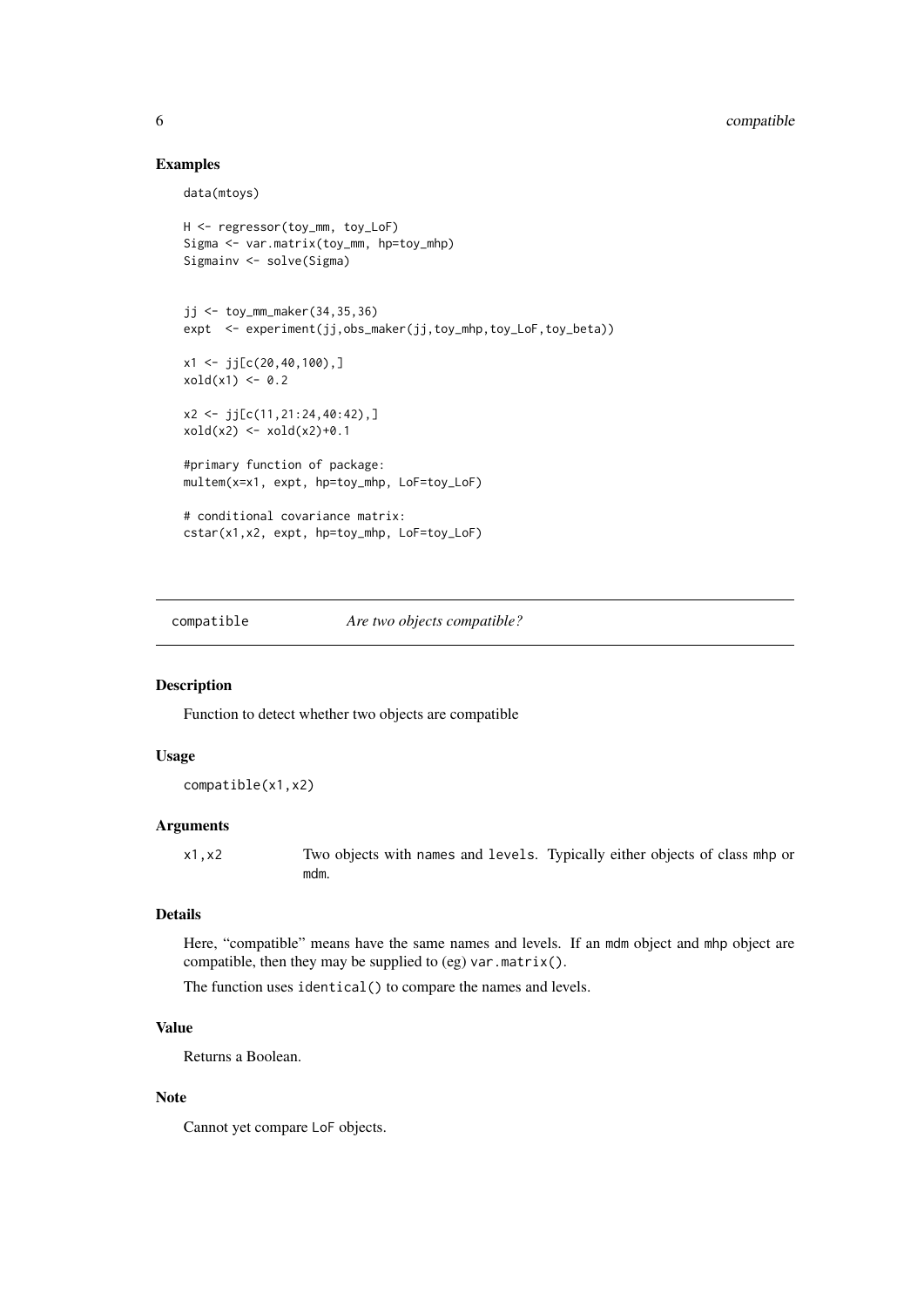#### <span id="page-6-0"></span>default\_LoF 7

#### Author(s)

Robin K. S. Hankin

#### Examples

```
data(mtoys)
stopifnot(compatible(toy_mhp, toy_mm))
```
default\_LoF *Default List of functions*

#### Description

Creates a default List of Functions for use with regressor().

#### Usage

```
default_LoF(x)
```
#### Arguments

x Object with names and levels methods; typically of class mdm or mhp.

#### Value

Returns a named list with each element giving the regressor functions for that level.

#### Author(s)

Robin K. S. Hankin

#### See Also

[regressor](#page-3-1)

```
data(mtoys)
default_LoF(toy_mm) # note list names == levels(toy_mm)
regressor(toy_mm) # use default
regressor(toy_mm , toy_LoF) # use a bespoke set
```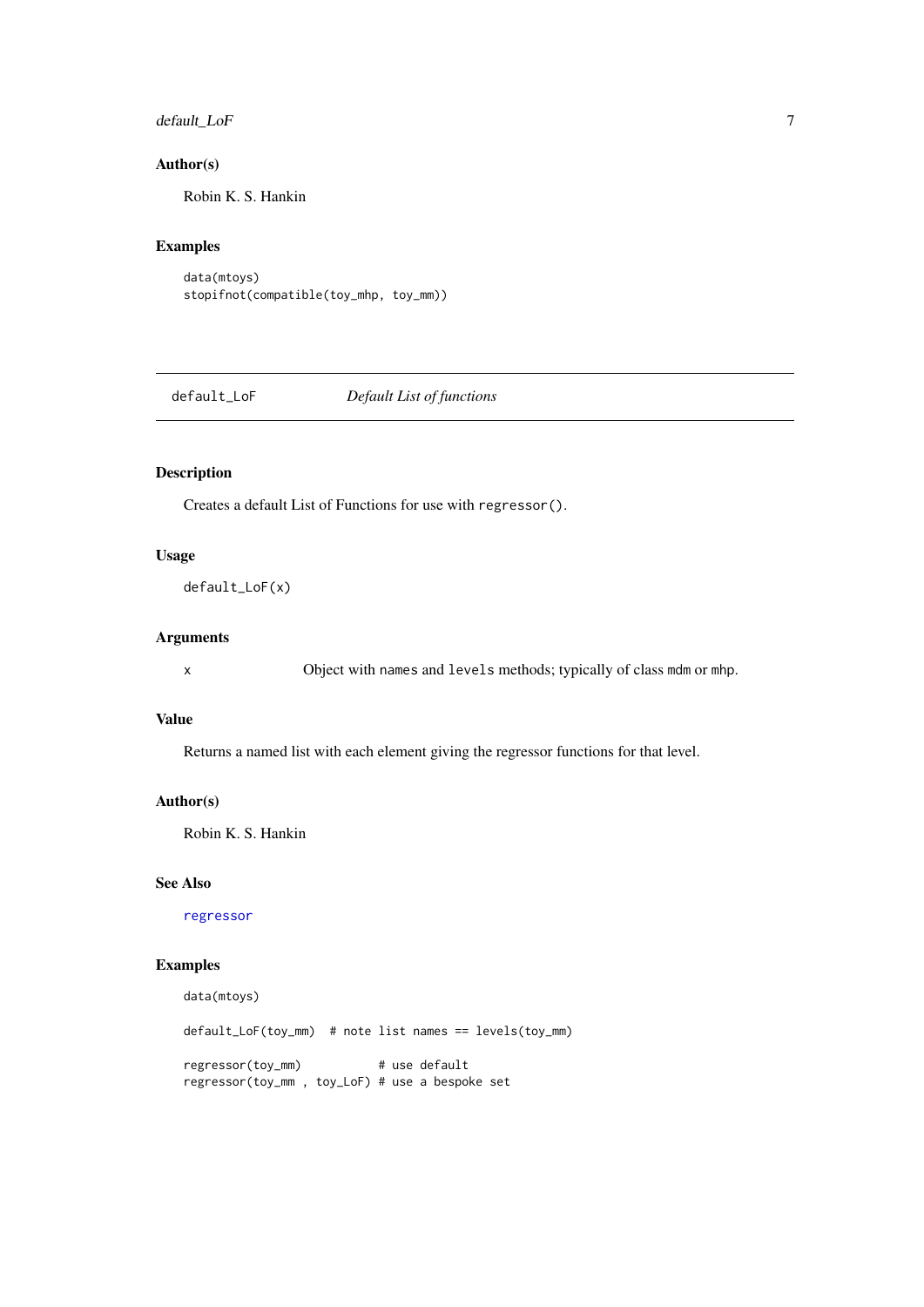Output from computer model e3mg detailing the depth of the recession and its length as a function of four exogenous parameters

#### Usage

```
data(e3mg)
```
#### Format

- e3mg is a matrix with 843 rows and 6 columns. Four of the columns are exogenous variables (oil.price, direct.tax, interest.rate, and saving.ratio) and two are model outputs: rec\_len, the length (in years) of the recession, and dep\_rec, the depth of the recession.
- e3mg\_LoF is a list of functions suitable for use with the e3mg dataset

#### Details

The data comprises 843 runs of the e3mg econometric model, used to predict the recession precipitated by the banking crisis.

The depth of the recession is defined as the maximum difference between predicted post-crash GDP and GDP immediately pre-crash.

The length of the recession is defined as the time in years required for GDP to return to pre-crash levels.

#### Source

Data kindly provided by Cambridge Econometrics

#### See Also

[apart](#page-2-1)

```
data(e3mg)
a <- lm(rec_len~oil.price*direct.tax + direct.tax*saving.ratio + investment,data=data.frame(e3mg))
b <- lm(rec_dep~oil.price*direct.tax + direct.tax*saving.ratio + investment,data=data.frame(e3mg))
plot(residuals(a),residuals(b)) # correlated!
```

```
# define an experiment object and find optimal prarams
e3mg_expt <- apart(e3mg[1:20,],6:7)
opt <- optimal_params(e3mg_expt, e3mg_LoF, option='c')
```

```
# now a point in parameter space:
center <- get_mdm(e3mg_expt)[c(1,40),]
```
<span id="page-7-0"></span>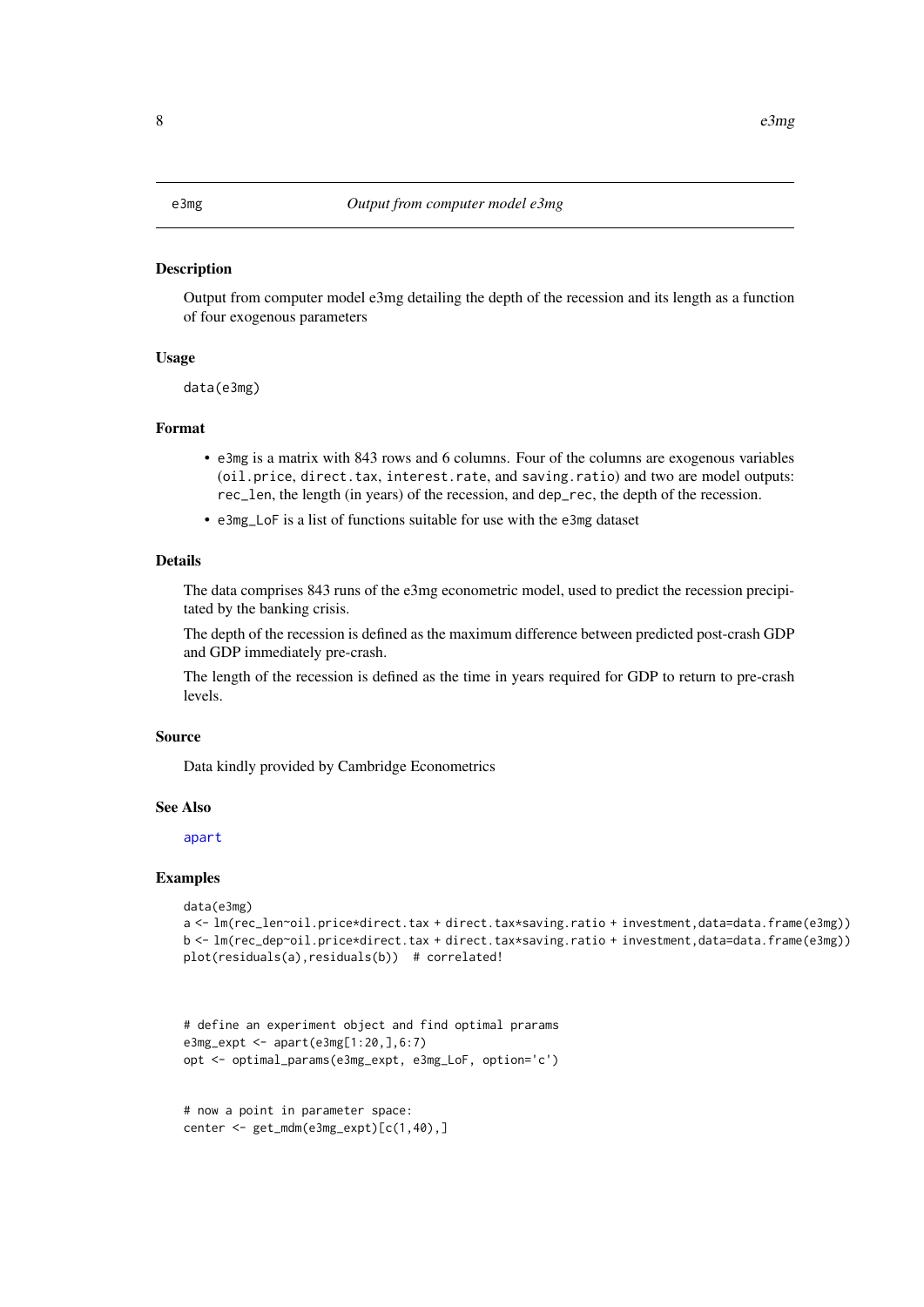#### <span id="page-8-0"></span>experiment 9

```
rownames(center) <- c('center_dep','center_len')
xold(center) <- 0
#now predict the behaviour at the center:
multem(center, e3mg_expt, hp=opt, e3mg_LoF, give = TRUE)
```
#### experiment *Multivatriate hyperparameter (mhp) objects*

#### Description

Create and manipulate multivariate hyperparameter (mhp) objects

#### Usage

experiment(mm,obs)

#### Arguments

| mm  | Object of class mdm                                                   |
|-----|-----------------------------------------------------------------------|
| obs | Vector of observations, with elements corresponding to the rows of mm |

#### Details

An "experiment" is an ordered pair of a multivariate design matrix and a vector of observations with entries corresponding to the rows of the design matrix.

It functions as a container for the design matrix and observations. It is intended to simplify the calls to many functions in the package which require a design matrix and vector of observations.

There are two get methods, get\_mdm() and get\_obs(), for the design matrix and observations respectively. Note the deliberate absence of set methods.

#### Value

Returns an object of class experiment, which is used as input to many of the functions in the package.

#### Author(s)

Robin K. S. Hankin

```
data(mtoys)
jj_expt <- experiment(toy_mm,toy_d)
```

```
# accessor methods:
get_obs(jj_expt)
get_mdm(jj_expt)
```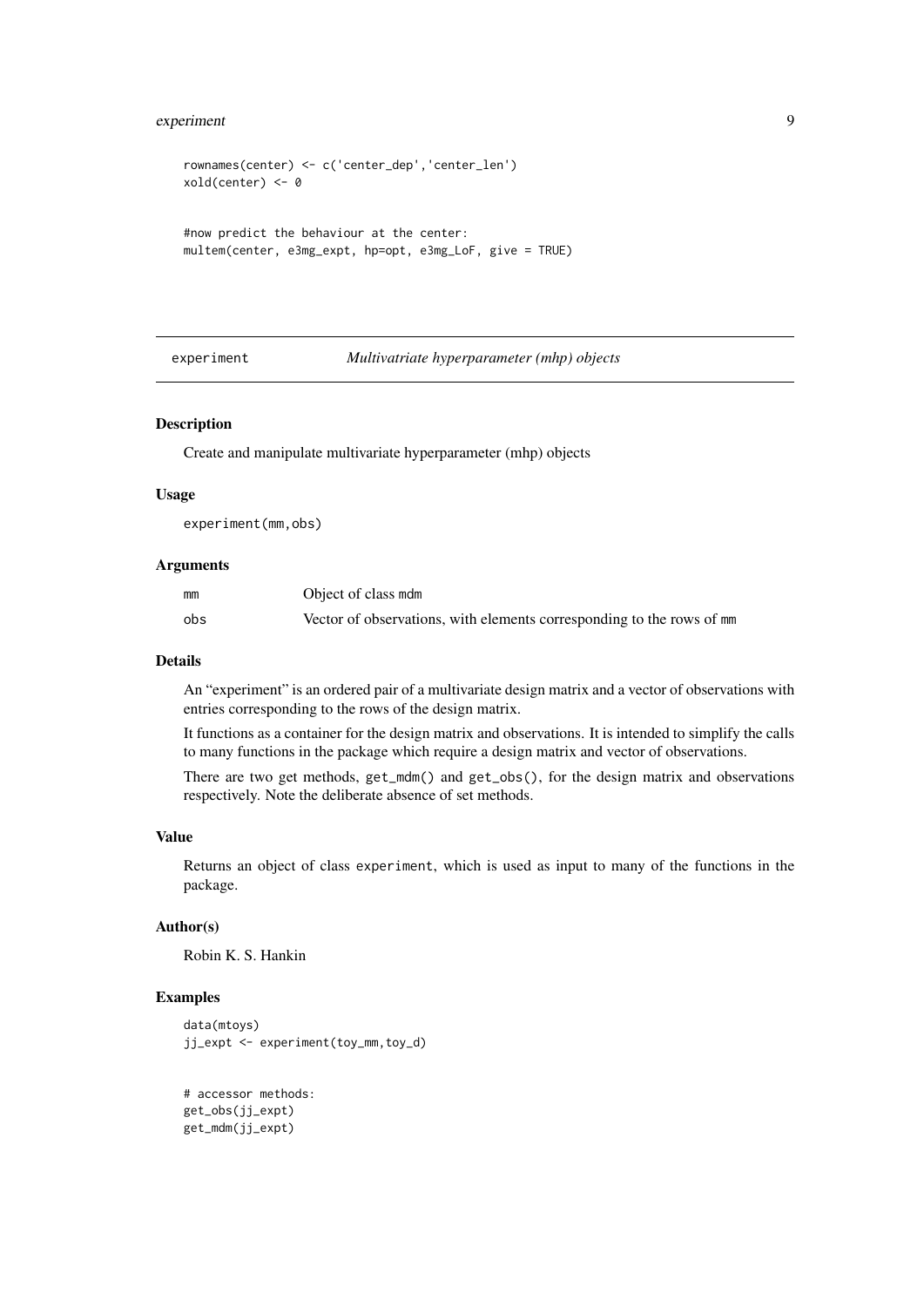```
# estimation of coefficients:
beta_hat(jj_expt, toy_mhp, toy_LoF)
# use multem():
```
multem(toy\_mm3, jj\_expt, toy\_mhp, toy\_LoF,give=TRUE)

head *Head and tail*

#### Description

Print the first few, or last few, lines of a mdm object

#### Usage

```
## S4 method for signature 'mdm'
head(x, n = 6, ...)
## S4 method for signature 'mdm'
tail(x, n = 6, ...)
```
#### Arguments

|          | object of class mdm                                                  |
|----------|----------------------------------------------------------------------|
| n        | number of lines to print as per same argument in head() and $tail()$ |
| $\cdots$ | Further arguments passed to head() or tail()                         |

#### Value

Returns a truncated mdm object. The levels of the types are unchanged.

#### Author(s)

Robin K. S. Hankin

#### Examples

```
data("mtoys")
```
head(toy\_mm) tail(toy\_mm,3)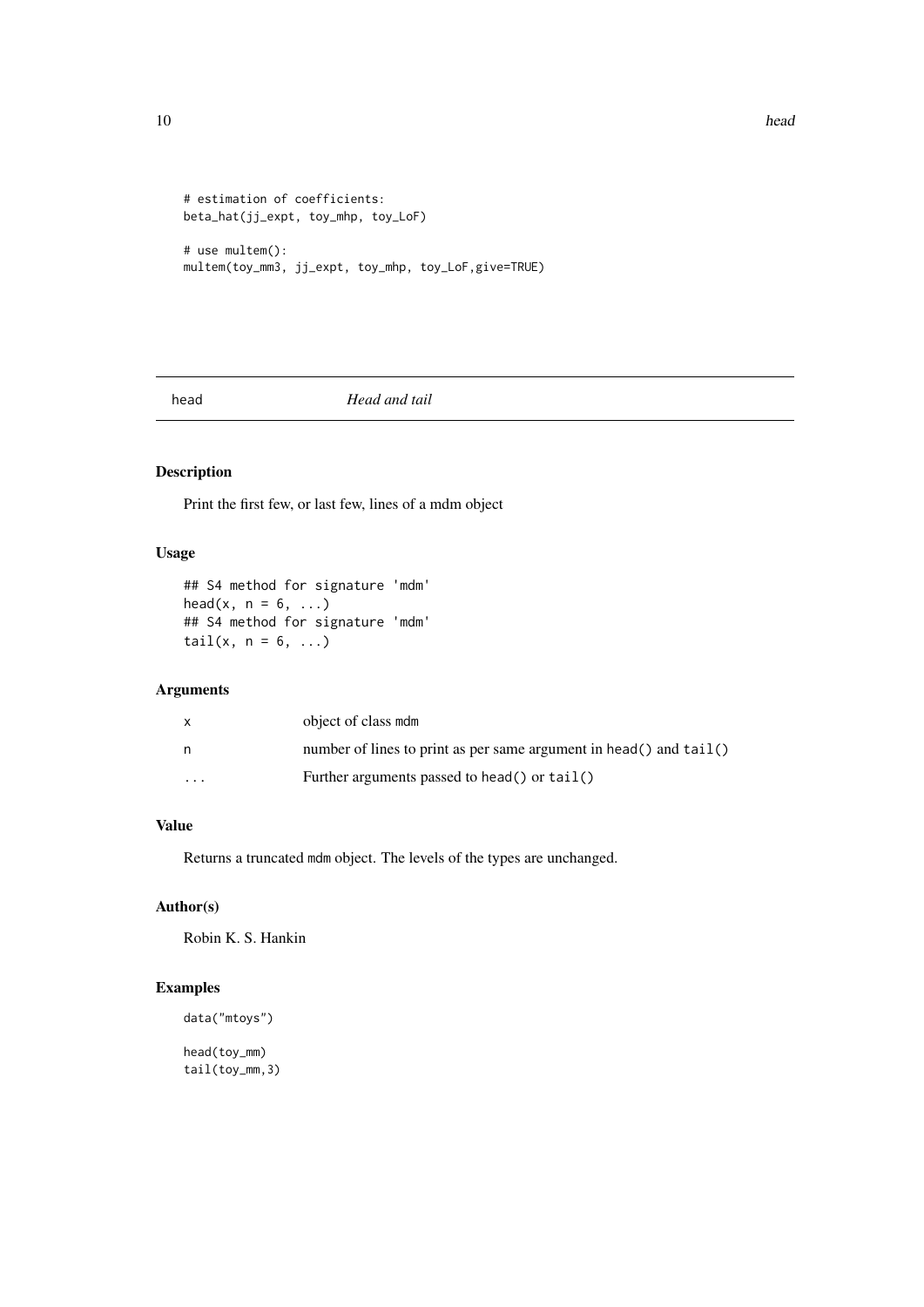<span id="page-10-0"></span>

Is a matrix symmetric positive-definite?

#### Usage

ipd(mat)

#### Arguments

mat A matrix

#### Value

Returns either TRUE if symmetric positive-definite; or FALSE, printing a diagnostic message.

#### Author(s)

Robin K. S. Hankin

#### Examples

```
data(mtoys)
stopifnot(ipd(crossprod(matrix(rnorm(30),10))))
stopifnot(ipd(M(toy_mhp)))
```
<span id="page-10-1"></span>mcneall *Dataset due to McNeall*

#### Description

Data, due to McNeall, from 92 runs of a climate model

#### Usage

data(mcneall)

#### Details

McNeall used a numerical climate model and ran it 92 times, on a design matrix specified on 16 independent variables as detailed in McNeall 2008.

The model output is a temperature distribution over the surface of the Earth. The model gives 2048 temperatures, corresponding to 2048 grid squares distributed over the Earth. A vector of 2048 temperatures may be displayed on a global map using the showmap() function.

The 92 model runs are presented in the form of a 2048 by 92 matrix mcneall\_temps, each column of which corresponds to a run. A row of 92 temperatures corresponds to the temperature at a particular place on the earth as predicted by each of the 92 model runs.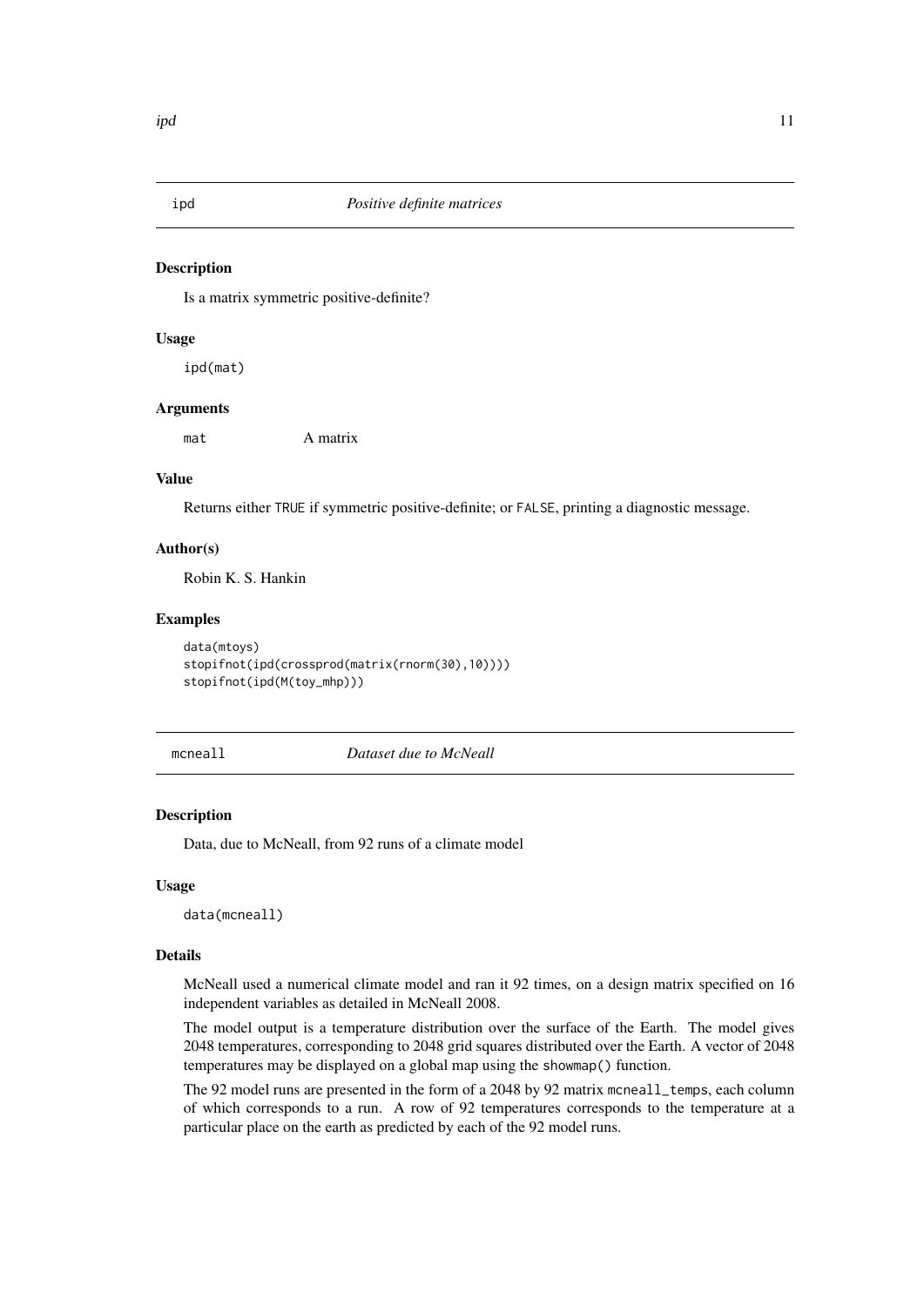Following McNeall, a principal component analysis on the maps was performed. The first four were used. Matrix eigenmaps is a 2048 by 4 matrix, with columns corresponding to the four principal components.

Matrix mcneall\_pc is a 92-by-20 matrix. The first 16 columns correspond to the independent variables (ie the design matrix); columns 17-20 correspond to the first four principal components of the model output. The 92 rows correspond to the 92 model runs.

The package can be used on the mcneall\_temps matrix; use apart() to generate a mdm object. A reasonably optimized hyperparameters object of class mhp is given as opt\_mcneall.

#### References

D. McNeall 2008. "Dimension Reduction in the Bayesian analysis of a numerical climate model". PhD thesis, University of Southampton.

#### See Also

[showmap](#page-19-1)

#### Examples

data(mcneall)

showmap(mcneall\_temps[,1], pc=FALSE,landmask=landmask)

<span id="page-11-2"></span>mdm *Multivariate design matrices*

#### <span id="page-11-1"></span>Description

Multivariate design matrices are represented using objects of class mdm.

#### Usage

```
mdm(xold, types)
as.mdm(x, \ldots)is.mdm(x)
as.list(x, \ldots)as.matrix(x, \ldots)## S4 method for signature 'mdm,missing,missing'
as.data.frame(x, row.names=NULL,optional=TRUE, ...)
## S4 method for signature 'mdm'
rbind(x, ..., deparse.level=1)
types(x)
xold(x)
```
<span id="page-11-0"></span>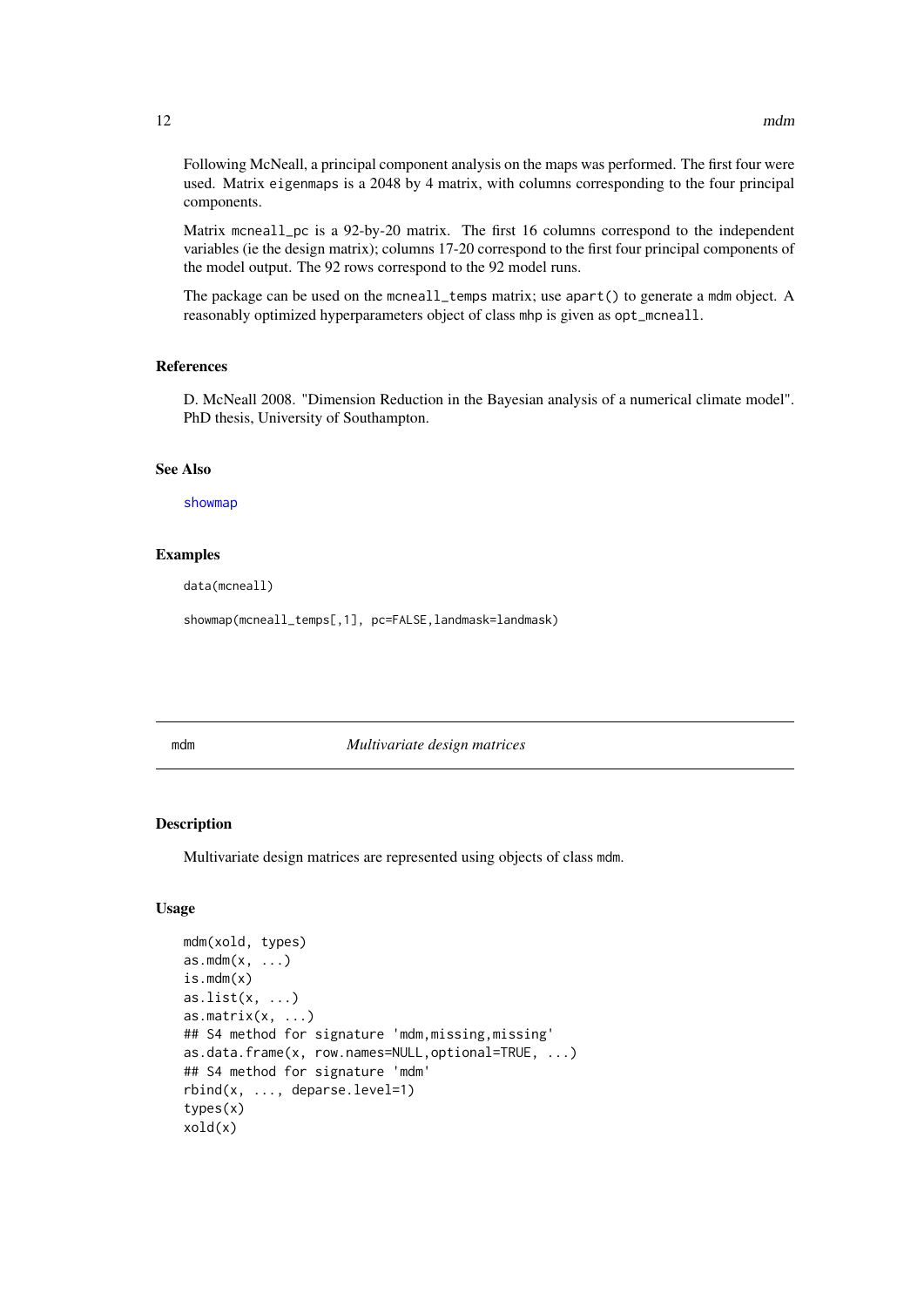#### <span id="page-12-0"></span> $mhp$  and  $13$

#### Arguments

| xold                              | Matrix of design points, each row being a point in parameter space |  |
|-----------------------------------|--------------------------------------------------------------------|--|
| types                             | A factor holding the types of each observation                     |  |
| x                                 | An object of class mdm                                             |  |
| row.names.optional                |                                                                    |  |
|                                   | Currently ignored                                                  |  |
|                                   | Further arguments passed to NextMethod()                           |  |
| $deparse. level$ As for $rbind()$ |                                                                    |  |

#### Details

Various functionality for creating and manipulating objects of class mdm (Multivariate Design Matrix).

#### Note

The internal representation has two slots, one for the design matrix proper (a matrix), and one for the types of observation (a factor).

#### Author(s)

Robin K. S. Hankin

#### See Also

[mhp](#page-12-1),[apart](#page-2-1)

#### Examples

```
mm <- toy_mm_maker(7,8,9)
is.mdm(mm)
xold(mm) <- matrix(rnorm(108),27,4)
mm[1,1] <- 0.3
data(mtoys)
obs_maker(mm,toy_mhp,toy_LoF,toy_beta)
```
<span id="page-12-1"></span>mhp *Multivatriate hyperparameter (mhp) objects*

#### Description

Create and manipulate multivatriate hyperparameter (mhp) objects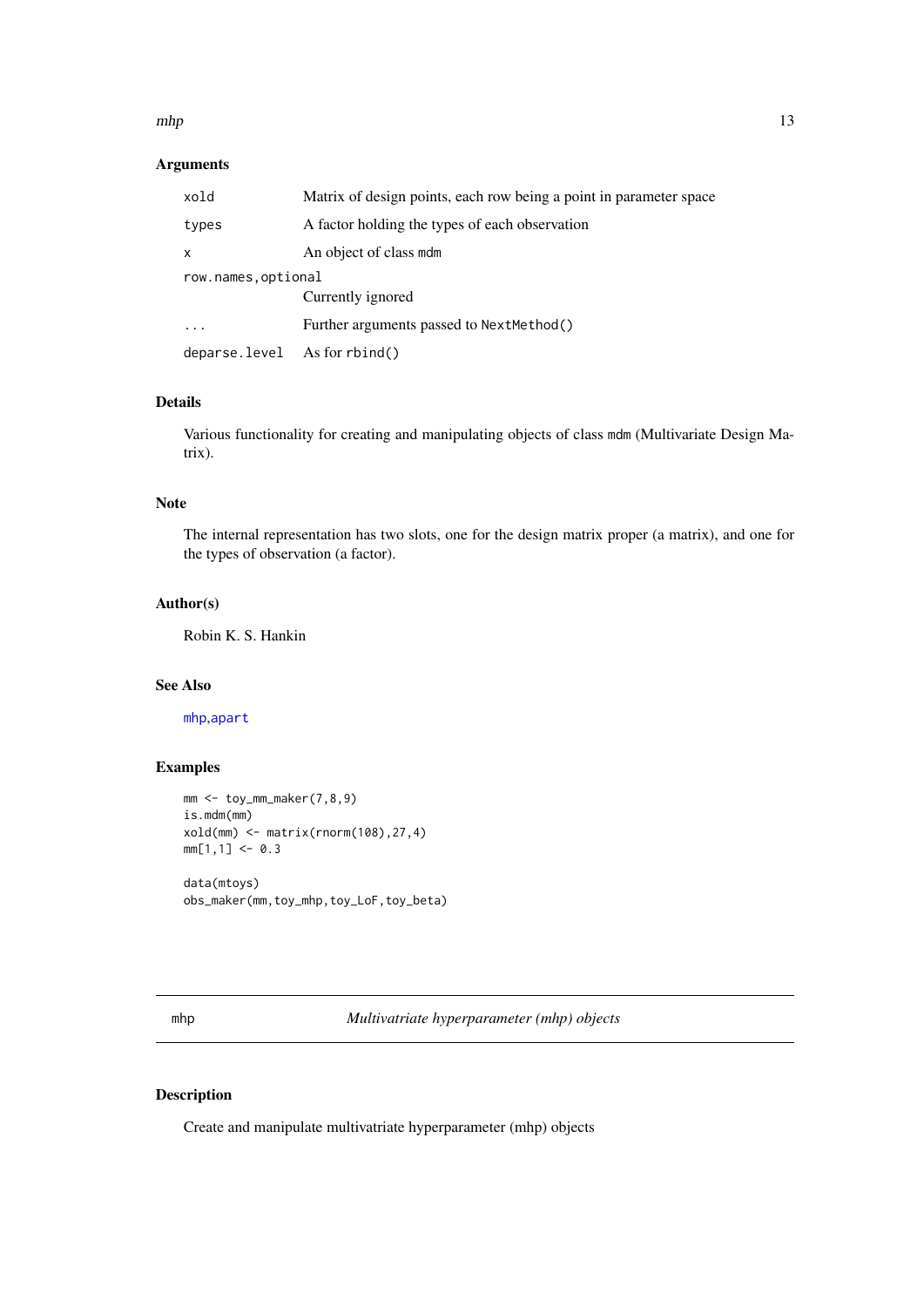#### Usage

```
mhp(M, B, levels = NULL, names = NULL)
is.mhp(x)
M(x)M(x) <- value
B(x)B(x) <- value
levels(x)
summary(object,...)
```
#### Arguments

| M          | Variance matrix (must be positive definite)                                                               |
|------------|-----------------------------------------------------------------------------------------------------------|
| B          | Array of roughness parameters. Each slice (ie B[,, i]) must be positive-definite                          |
| levels     | Character vector holding the levels. Default NULL means to use rownames (M) or<br>dimnames(B[[3]])        |
| names      | Character vector holding the names of the dimensions. Default of NULL means<br>to use dimnames $(B[[1]])$ |
| x, object  | Object of class mhp                                                                                       |
| value      | Replacement object                                                                                        |
| $\ddots$ . | Further arguments passed to the summary method                                                            |
|            |                                                                                                           |

#### Details

An mhp object *must* have names and levels, so either provide them explicitly with the eponymous arguments, or give named arrays to M and B.

#### Value

Returns an object of class mhp

#### Author(s)

Robin K. S. Hankin

#### See Also

[mdm](#page-11-2)

```
hp <- mhp(M=diag(2),B=array(c(diag(3),diag(3)),c(3,3,2)),
names=letters[1:3],levels=c("oak","ash"))
M(hp)
B(hp)[1,1,1] <- 30 # try a negative value and see what happens
names(hp)
names(hp) <- c("Alice","Zachy","Annabel")
levels(hp) <- c("squid","snail")
summary(hp)
```
<span id="page-13-0"></span>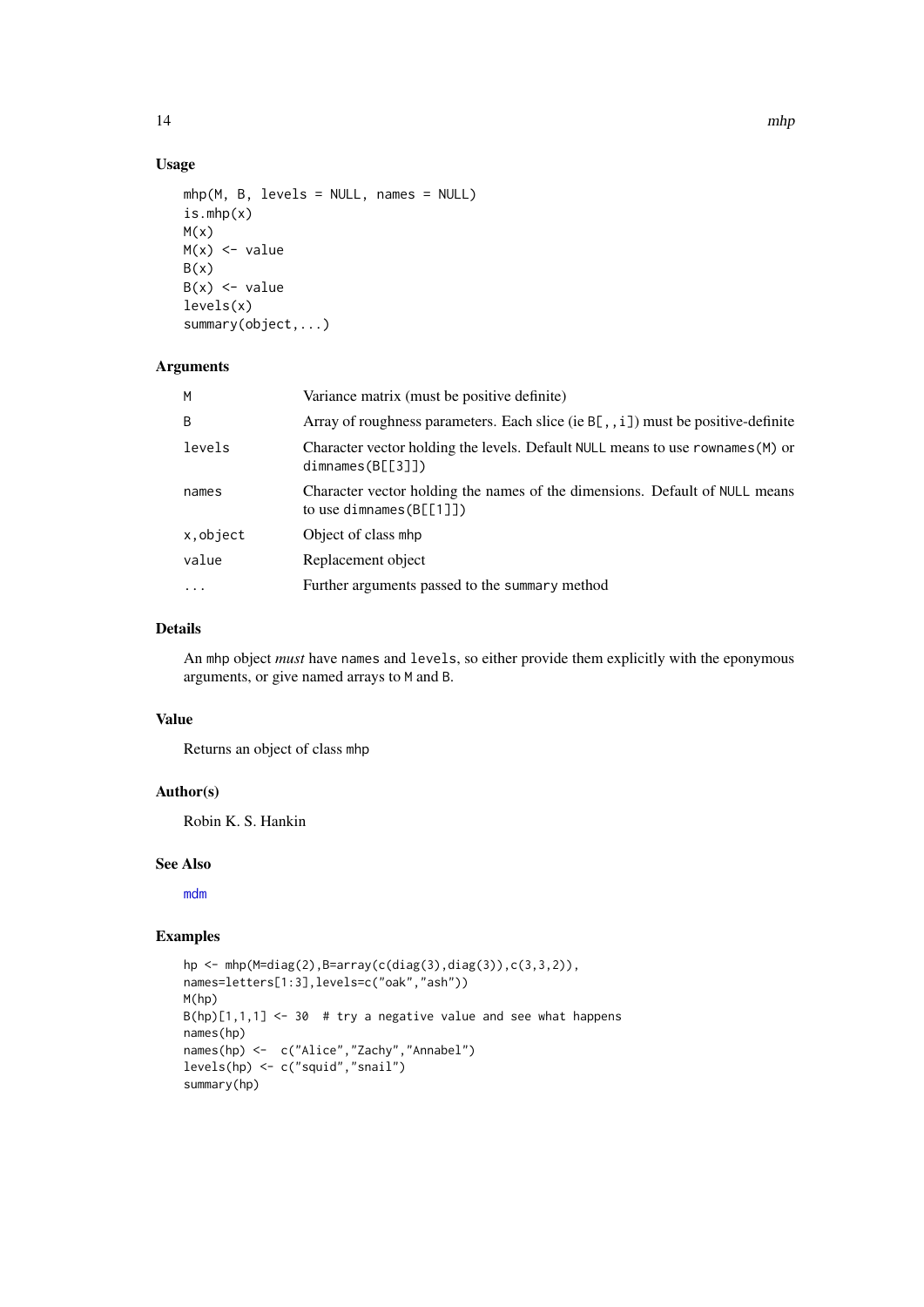<span id="page-14-0"></span>

Toy datasets that illustrate the package

#### Usage

toy\_LoF toy\_mm toy\_mm2 toy mm3 toy\_mhp

#### Format

- toy\_LoF is a list of three functions that work with regressor() and toy\_df
- toy\_M is an example  $M$  matrix for use with mhp()
- toy\_B is an example of a B array of roughness coefficients for use with mhp()
- toy\_mm and toy\_mm2 are examples of a mdm object, generated with function toy\_mm\_maker(). These objects are marginals from the *same* multivariate observation.
- toy\_mm3 and toy\_mm4 are small examples of mdm objects
- toy\_mhp is an example of a mhp object
- toy\_beta is a numeric vector that works with the above objects

#### Details

These objects are intended as simple working 'toy' examples of the various things needed to use the emulator.

Note that toy\_d and toy\_d2 are the marginals of the *same* observation (see the vignette).

#### Author(s)

Robin K. S. Hankin

#### References

• R. K. S. Hankin 2005. *Introducing BACCO, an R bundle for Bayesian analysis of computer code output*, Journal of Statistical Software, 14(16)

#### See Also

[toy\\_mm\\_maker](#page-20-1)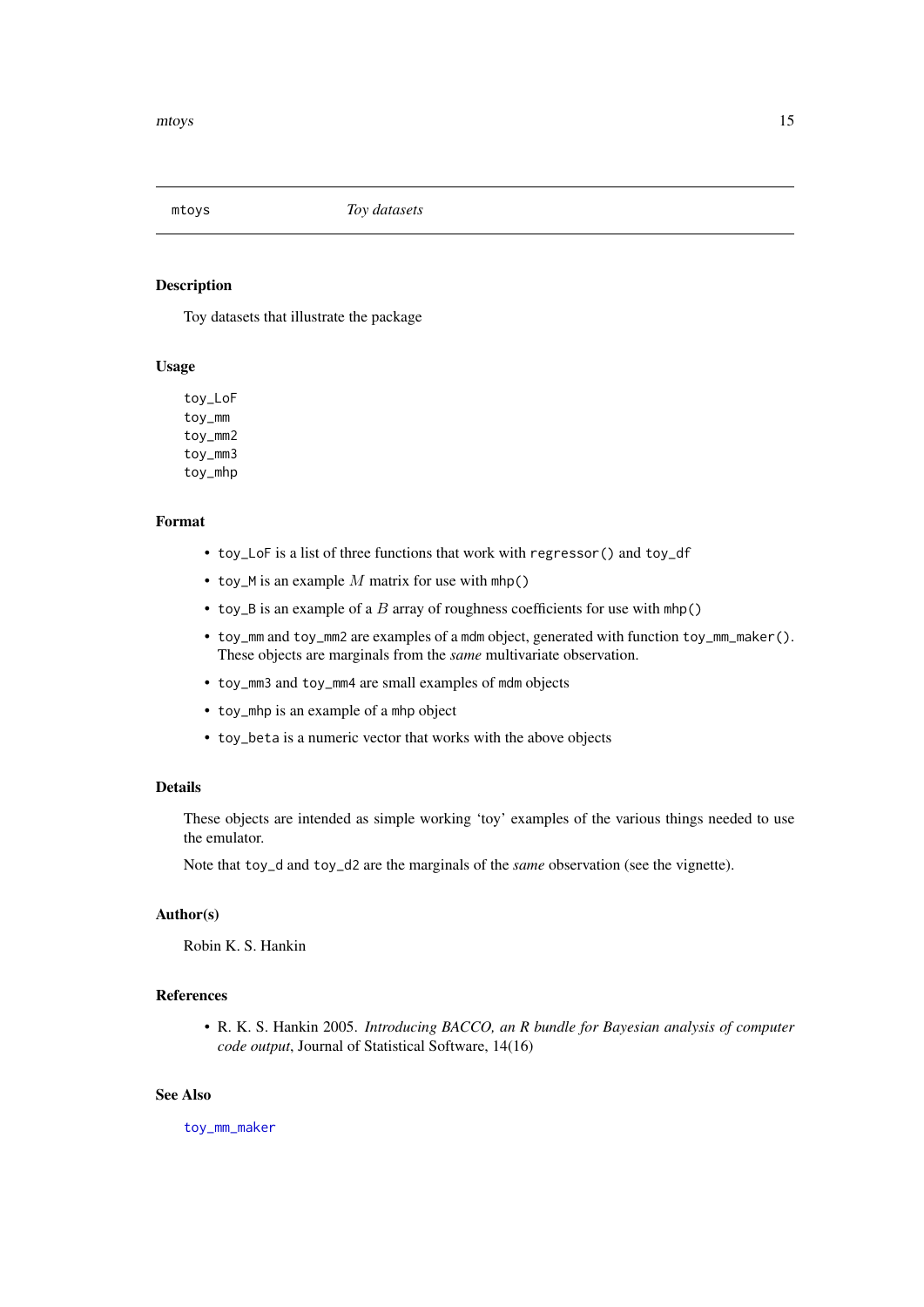<span id="page-15-0"></span>16 multem and the multer measurement of the multer multer multer multer multer multer

#### Examples

```
data(mtoys)
obs_maker(toy_mm, toy_mhp, toy_LoF, toy_beta)
multem(toy_mm2,toy_expt,toy_mhp,toy_LoF,give=TRUE)
```
#### <span id="page-15-1"></span>multem *The multivariate emulator*

#### Description

A multivariate generalization of the interpolant() function of the emulator package

#### Usage

multem(x, expt, hp, LoF = NULL, give=FALSE, Sigmainv=NULL, ...)

#### Arguments

| X        | Points at which the function is to be estimated in the form of an object of class<br>mdm                              |
|----------|-----------------------------------------------------------------------------------------------------------------------|
| expt     | Points at which the code has been evaluated $(x_k)$ known), in the form of an object<br>of class experiment           |
| hp       | hyperparameter object, of class mhp                                                                                   |
| give     | Boolean, with TRUE meaning to return extra information and default FALSE<br>meaning to return just the mean           |
| Sigmainv | The inverse of the variance matrix of the observations with default NULL meaning<br>to calculate using $var.matrix()$ |
| LoF      | List of regressor functions                                                                                           |
| .        | Further arguments passed to var.matrix()                                                                              |
|          |                                                                                                                       |

#### Details

This is the central function of the package. It is the analogue of interpolant() of the emulator package.

#### Author(s)

Robin K. S. Hankin

#### See Also

[betahat\\_mult](#page-3-1)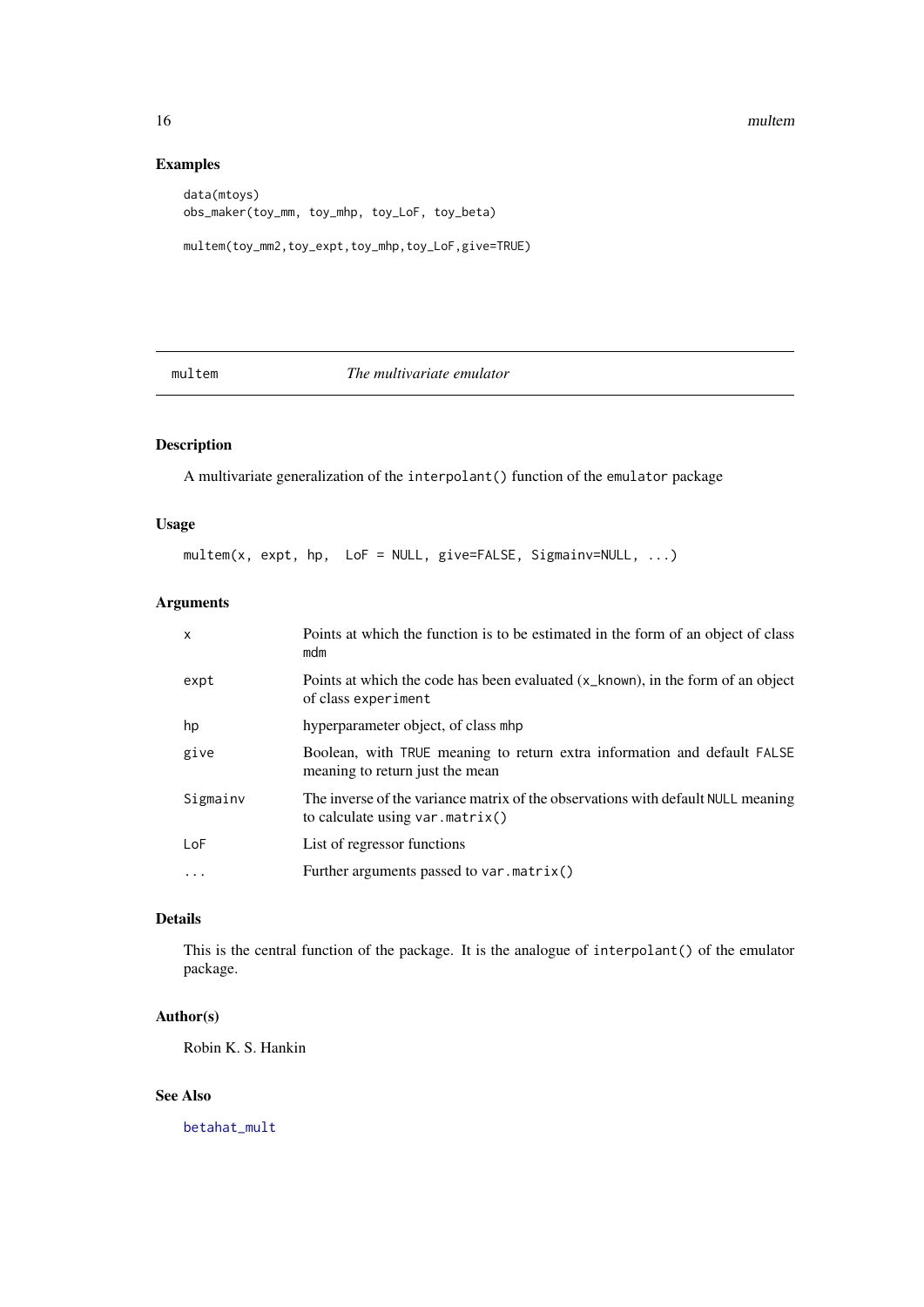#### <span id="page-16-0"></span>obs\_maker 17

#### Examples

```
data(mtoys)
d <- obs_maker(toy_mm, toy_mhp, toy_LoF, toy_beta)
ex <- experiment(toy_mm , d)
Sigmainv <- solve(var.matrix(toy_mm,hp=toy_mhp))
multem(x=toy_mm2, expt=ex, hp=toy_mhp,LoF=toy_LoF, give=TRUE)
```
#### obs\_maker *Create observations*

#### Description

A function to create observations using known parameters and hyperparameters

#### Usage

```
obs_maker(x, hp, LoF, beta, Sigma=NULL, ...)
```
#### Arguments

| x         | Object of class mdm: each row is a point in parameter space            |
|-----------|------------------------------------------------------------------------|
| hp        | Object of class mhp                                                    |
| LoF       | List of functions                                                      |
| beta      | Vector of regression coefficients                                      |
| Sigma     | Variance matrix, with default NULL meaning to use var.matrix $(x, hp)$ |
| $\ddotsc$ | Further arguments passed to var.matrix()                               |

#### Details

Uses the mvtnorm package to generate observations directly from the parameters and hyperparameters as a Gaussian process.

#### Value

Returns a (named) vector of observations. Note that the observations may have different units (eg temperature in Kelvin, rainfall in millimeters per year).

#### Author(s)

Robin K. S. Hankin

#### See Also

[toy\\_mm\\_maker](#page-20-1)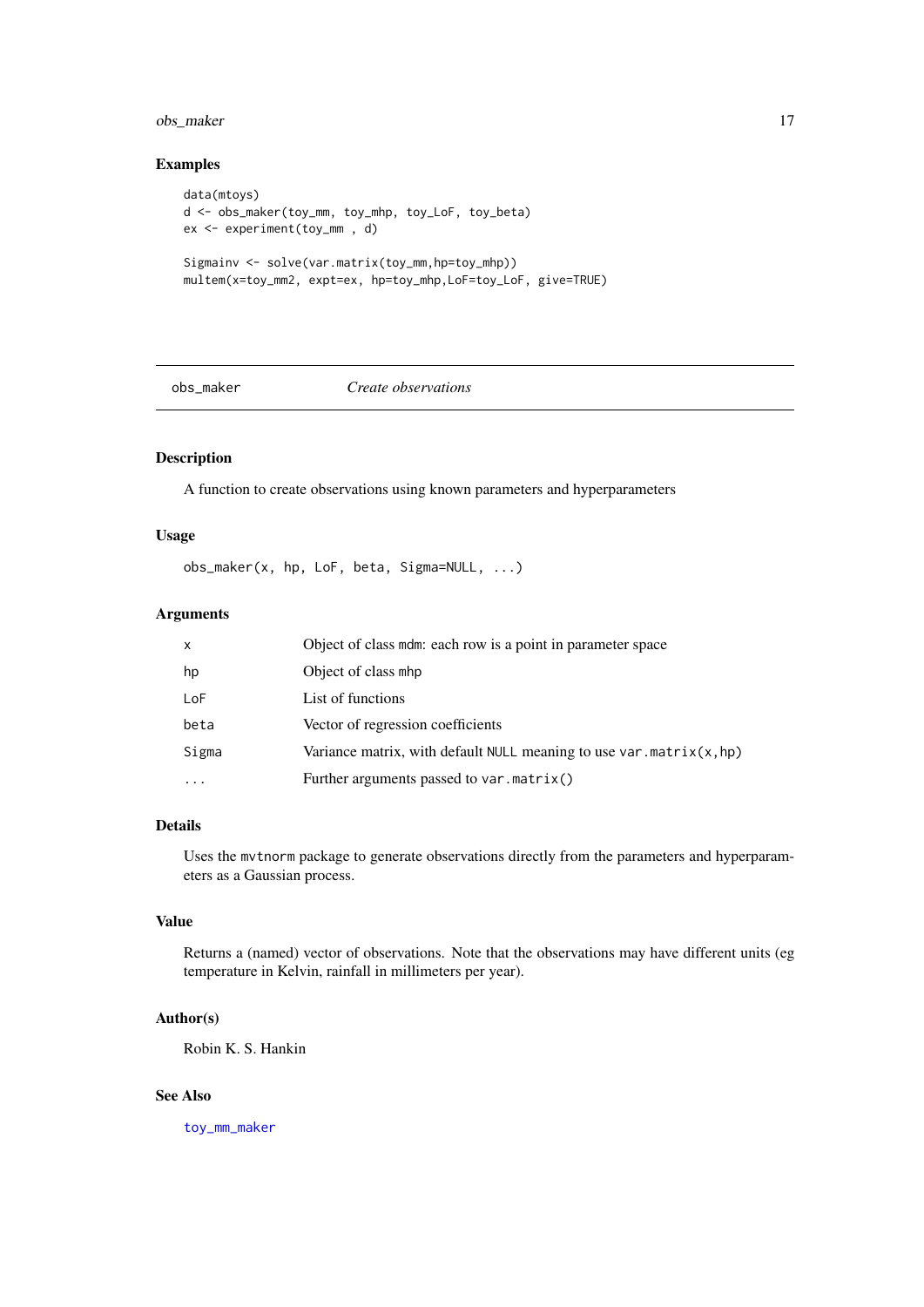#### Examples

```
data(mtoys)
d <- obs_maker(toy_mm , toy_mhp, toy_LoF, toy_beta)
d <- obs_maker(toy_mm_maker(6,7,8) , toy_mhp, toy_LoF, toy_beta)
```
#### optimal\_params *Optimization of the hyperparameters*

#### Description

Optimization of the hyperparameters using a sequence of subfunctions.

#### Usage

```
optimal_params (expt, LoF, start_hp, option = "a", ...)
optimal_B (expt, LoF, start_hp, option = "a", verbose=FALSE, ...)
optimal_identical_B(expt, LoF, start_hp, verbose=FALSE, ...)
optimal_diag_M (expt, LoF, start_hp)
optimal_M (expt, LoF, start_hp, ...)
```
#### Arguments

| expt     | Object of class experiment                                                                                                                                                                |
|----------|-------------------------------------------------------------------------------------------------------------------------------------------------------------------------------------------|
| LoF      | List of functions                                                                                                                                                                         |
| start_hp | Start value for the hyperparameters, an object of class mhp. The various opti-<br>mization routines use the different parts of start_hp as start points, and incre-<br>mentally update it |
| option   | In function $optimal_B()$ and consequently $optimal_p$ arams $()$ , a character in-<br>dicating whether to allow the scales to differ or not.                                             |
|          | • Default option "a" is the simplest: each univariate B matrix is a multiple of<br>the identity matrix.                                                                                   |
|          | • Option "b" allows the B matrices to be any (positive definite) diagonal ma-<br>trix.                                                                                                    |
|          | • Option "c" specifies that $B[$ , j] is diagonal for each j and furthermore that<br>$B[i, i, 1] = B[i, i, 2] =  = B[i, i, r]$ . This option calls optimal_identical_B().                 |
| verbose  | In function optimal_B(), Boolean with TRUE meaning to print debugging infor-<br>mation and default FALSE meaning not to print anything                                                    |
| $\cdots$ | Further arguments passed to the optimization routine                                                                                                                                      |

#### Details

The user-friendly wrapper function is optimal\_params(). This calls function optimal\_B() first, as most of the analysis is conditional on B. Then optimal\_diag\_M() is called; this places the maximum likelihood estimate for  $\sigma^2$  on the diagonal of M. Finally, optimal\_M() is called, which assigns the off-diagonal elements of M.

Each of the subfunctions returns an object appropriate for insertion into a mhp object.

The "meat" of optimal\_params() is

<span id="page-17-0"></span>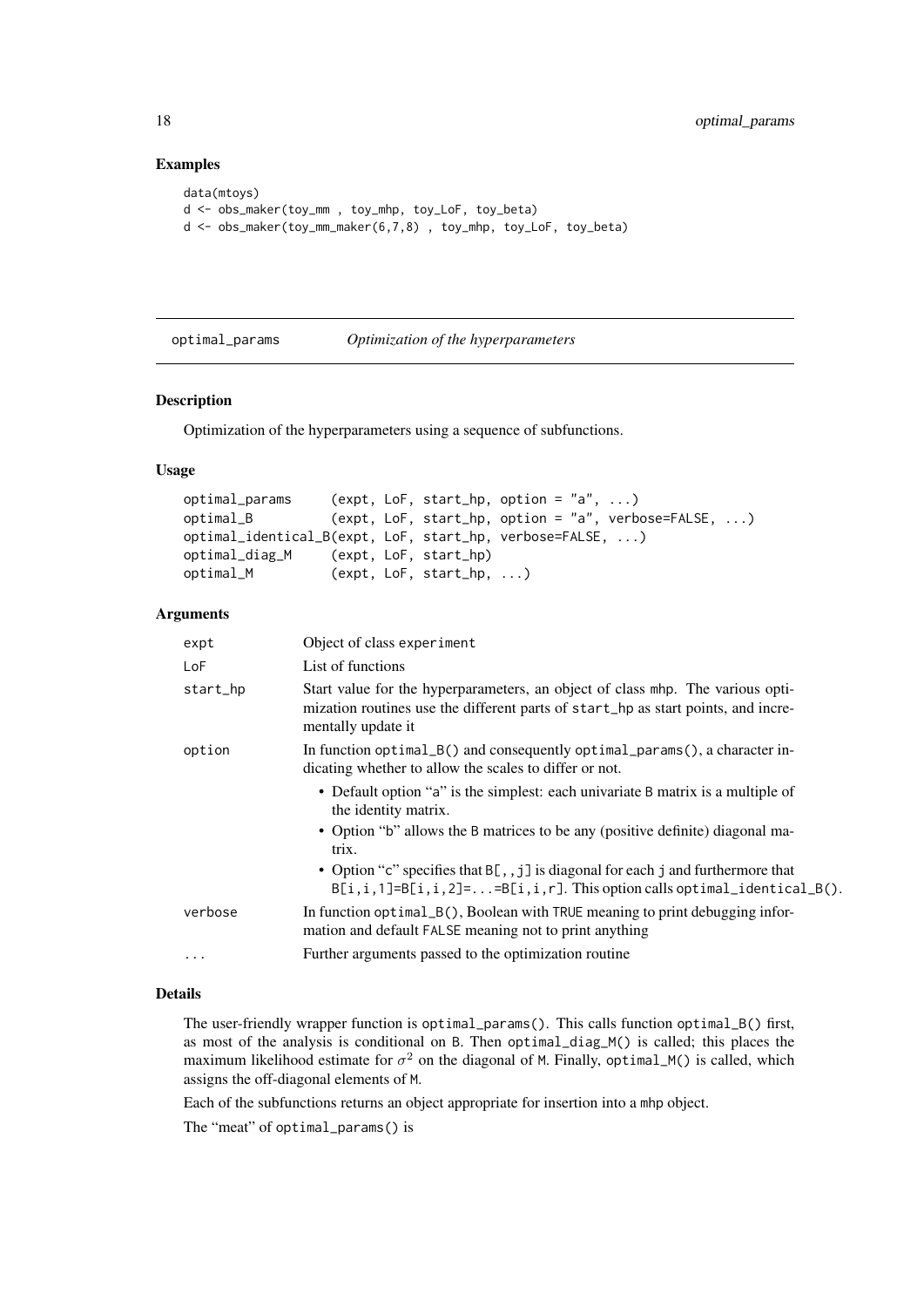<span id="page-18-0"></span>Print 2008 and 2009 and 2009 and 2009 and 2009 and 2009 and 2009 and 2009 and 2009 and 2009 and 2009 and 2009 and 2009 and 2009 and 2009 and 2009 and 2009 and 2009 and 2009 and 2009 and 2009 and 2009 and 2009 and 2009 and

```
B(out) <- optimal_B (mm, d, LoF, start_hp=out, option=option, ...)
diag(M(out)) <- optimal_diag_M(mm, d, LoF, start_hp=out, ...)
    M(out) <- optimal_M (mm, d, LoF, start_hp=out, ...)
return(out)
```
See how object out is modified sequentially, it being used as a start point for the next function.

#### Value

Returns a mhp object.

#### Note

Function optimal\_diag\_M() uses MLEs for the diagonals, but using each type of observation separately. It is conceivable that there is information that is not being used here.

#### Author(s)

Robin K. S. Hankin

#### Examples

data(mtoys)

optimal\_params(toy\_expt,toy\_LoF,toy\_mhp,option='c',control=list(maxit=1))

Print *Methods for printing mhp and mdm objects*

#### Description

Methods for printing nicely

#### Usage

```
## S3 method for class 'mdm'
print(x, \ldots)## S3 method for class 'mhp'
print(x, \ldots)
```
#### Arguments

|          | An object of class mdm or mhp         |
|----------|---------------------------------------|
| $\cdots$ | Further arguments (currently ignored) |

#### Author(s)

Robin K. S. Hankin

```
data(mtoys)
a <- as.mhp(toy_mm)
a
```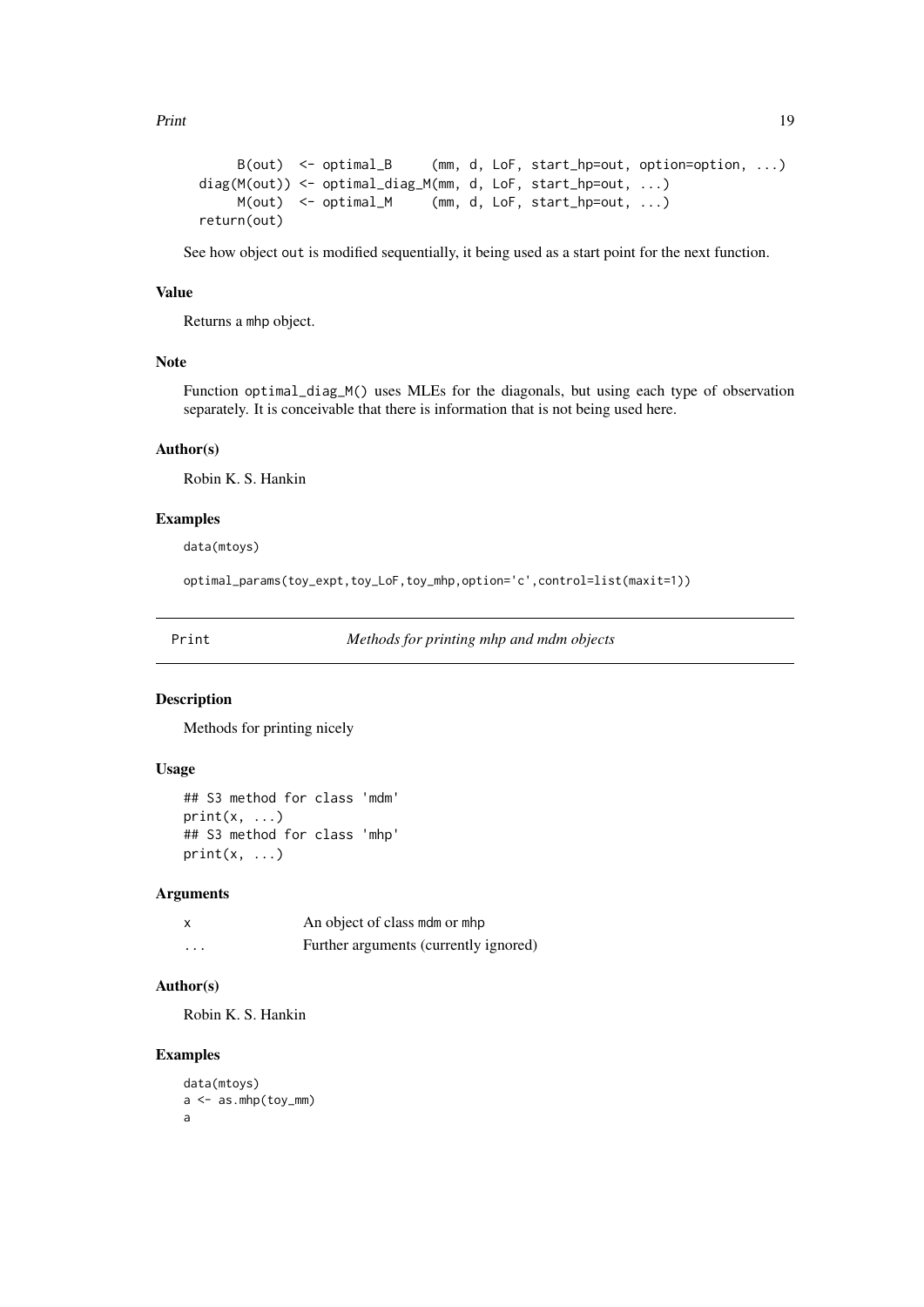<span id="page-19-1"></span><span id="page-19-0"></span>A small wrapper function to plot a global map of temperature, which is useful when analyzing the McNeall dataset

#### Usage

showmap(z, pc, landmask, ...)

#### Arguments

| z                    | A vector of length 2048 corresponding to temperatures on the Earth's surface                                                              |
|----------------------|-------------------------------------------------------------------------------------------------------------------------------------------|
| рc                   | Boolean, with TRUE meaning to interpret z as a principal component and FALSE<br>meaning to interpret z as a temperature map               |
| landmask             | A matrix of zeros and ones corresponding to the Earth's surface with zero indi-<br>cating sea and one indicating land; use data (mcneall) |
| $\ddot{\phantom{0}}$ | Further arguments passed to filled.contour()                                                                                              |

#### Author(s)

Robin K. S. Hankin

#### See Also

[mcneall](#page-10-1)

#### Examples

```
data(mcneall)
showmap(mcneall_temps[,1],pc=FALSE,landmask=landmask)
```
ss *Overall variance matrix*

#### Description

Calculates the maximum correlations possible consistent with the roughness parameters

#### Usage

```
ss(A, B, Ainv, Binv)
ss_matrix(hp,useM=TRUE)
ss_matrix_simple(hp,useM=TRUE)
```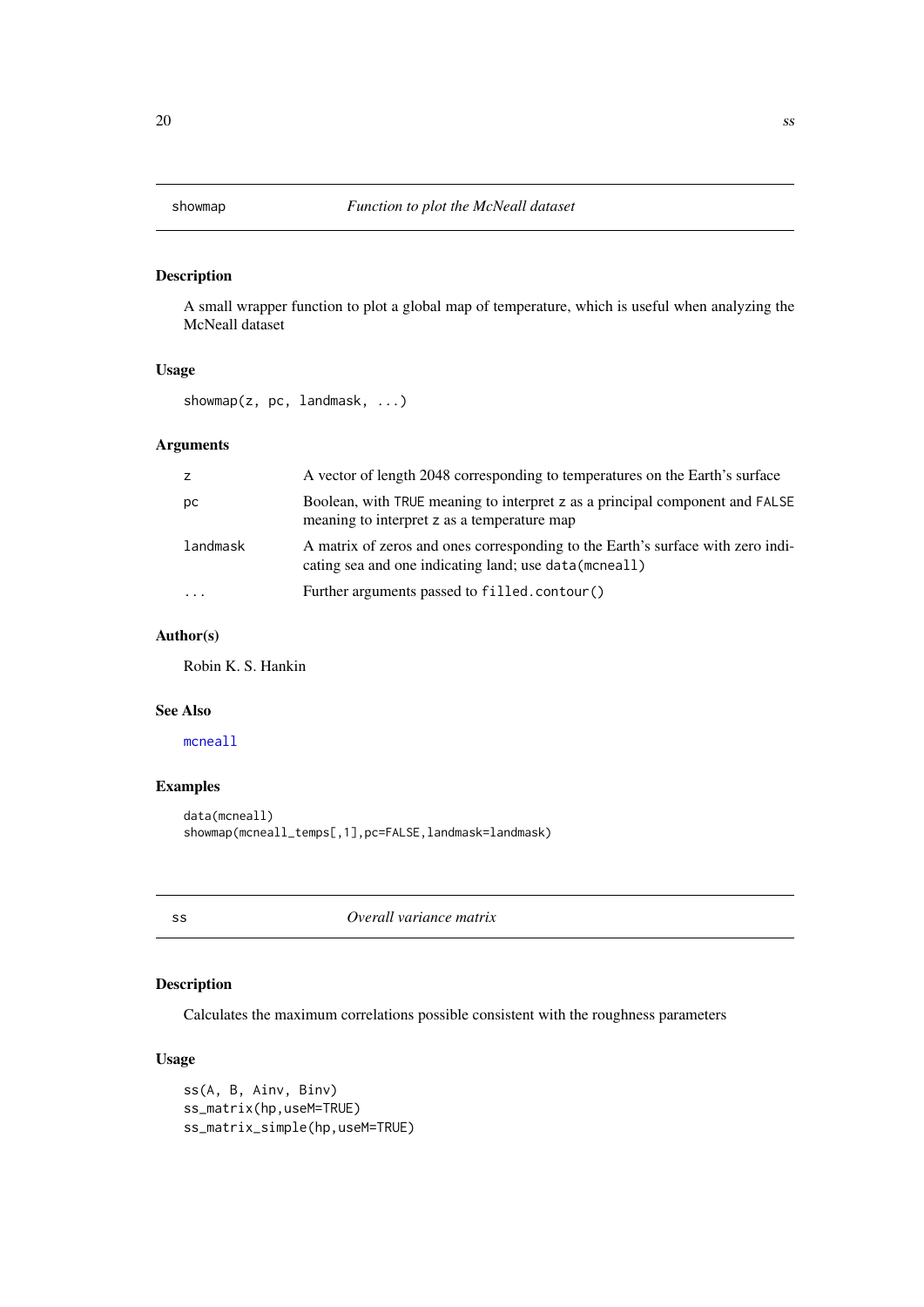#### <span id="page-20-0"></span>Arguments

| A,B       | Positive-definite matrices (roughness parameters)                                                                                                                                  |
|-----------|------------------------------------------------------------------------------------------------------------------------------------------------------------------------------------|
| Ainv,Binv | The inverses of A and B; if missing, compute explicitly                                                                                                                            |
| hp        | An object of class mhp                                                                                                                                                             |
| useM      | Boolean, with default TRUE meaning to multiply (pointwise) by $M$ and FALSE<br>meaning not to (so giving the maximum correlation consistent with the rough-<br>ness matrices $B$ ) |

#### Details

Function ss() calculates the maximum possible correlation between observations of two Gaussian processes at the same point (equation 24 of the vignette):

$$
\left| \left( \frac{1}{2}B_r + \frac{1}{2}B_s \right) \left( \frac{1}{2}B_r^{-1} + \frac{1}{2}B_s^{-1} \right) \right|^{-1/4}
$$

Functions ss\_matrix() and ss\_matrix\_simple() calculate the maximum covariances among the types of object specified in the hp argument, an object of class mhp. Function ss\_matrix() is the preferred form; function ss\_matrix\_simple() is a less efficient, but more transparent, version. The two functions should return identical output.

#### Value

Function ss() returns a scalar, ss\_matrix() a matrix of covariances.

#### Note

Thanks to Stephen Stretton for a crucial insight here

#### Author(s)

Robin K. S. Hankin

#### Examples

```
data(mtoys)
ss_matrix(toy_mhp)
```
<span id="page-20-1"></span>toy\_mm\_maker *Make a toy mm object*

#### Description

Create a toy mhp object with three levels: temperature, rainfall, and humidity.

#### Usage

```
toy_mm_maker(na, nb, nc, include_first = TRUE)
```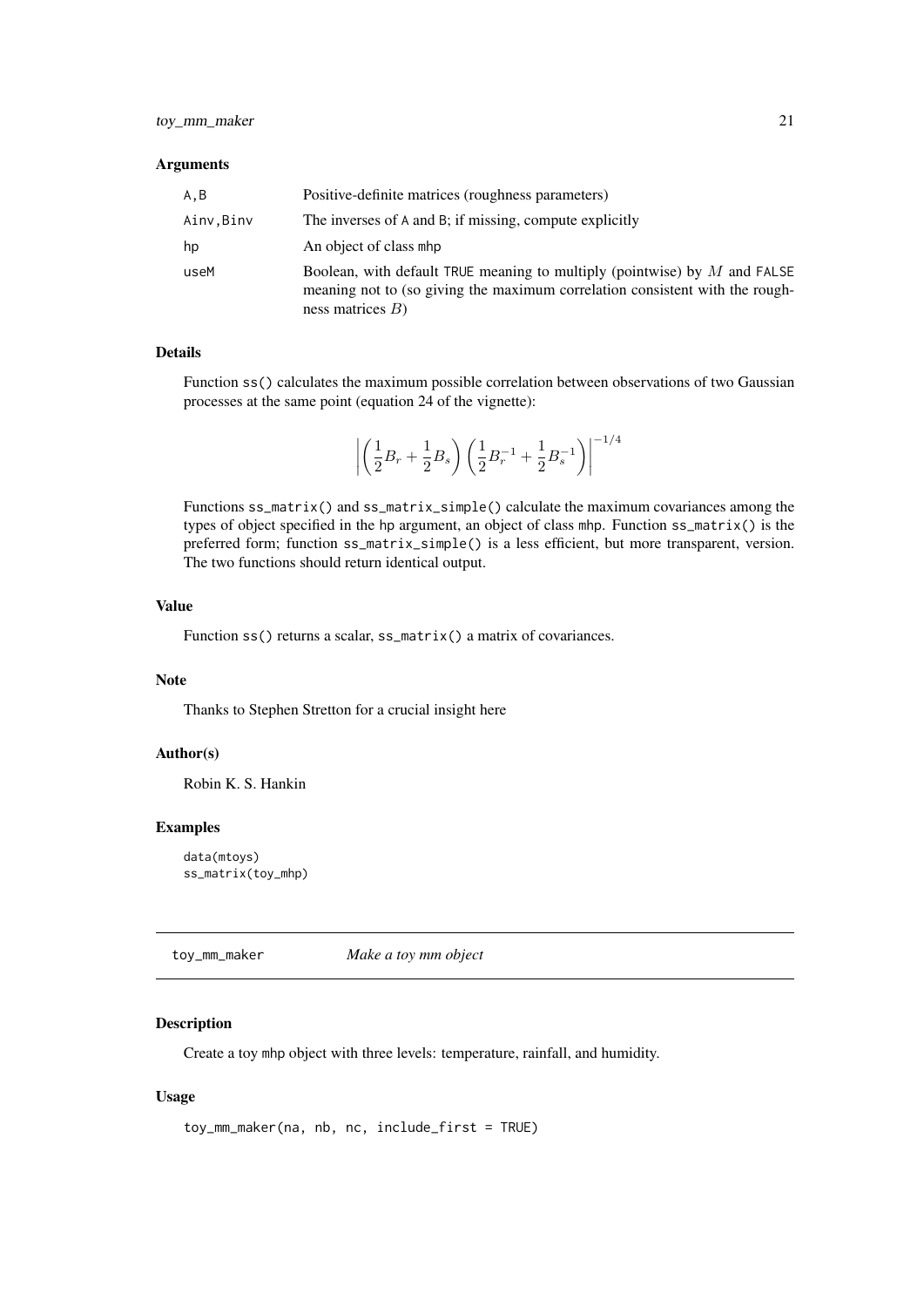### Arguments

| na.nb.nc | Numbers of observations for each level                                                         |
|----------|------------------------------------------------------------------------------------------------|
|          | include first Boolean, with default TRUE meaning to include an extra observation of each level |
|          | at the midpoint of the domain                                                                  |

### Value

Returns an object of class mhp.

### Author(s)

Robin K. S. Hankin

## Examples

toy\_mm\_maker(4,5,6,FALSE) toy\_mm\_maker(1,1,2,TRUE)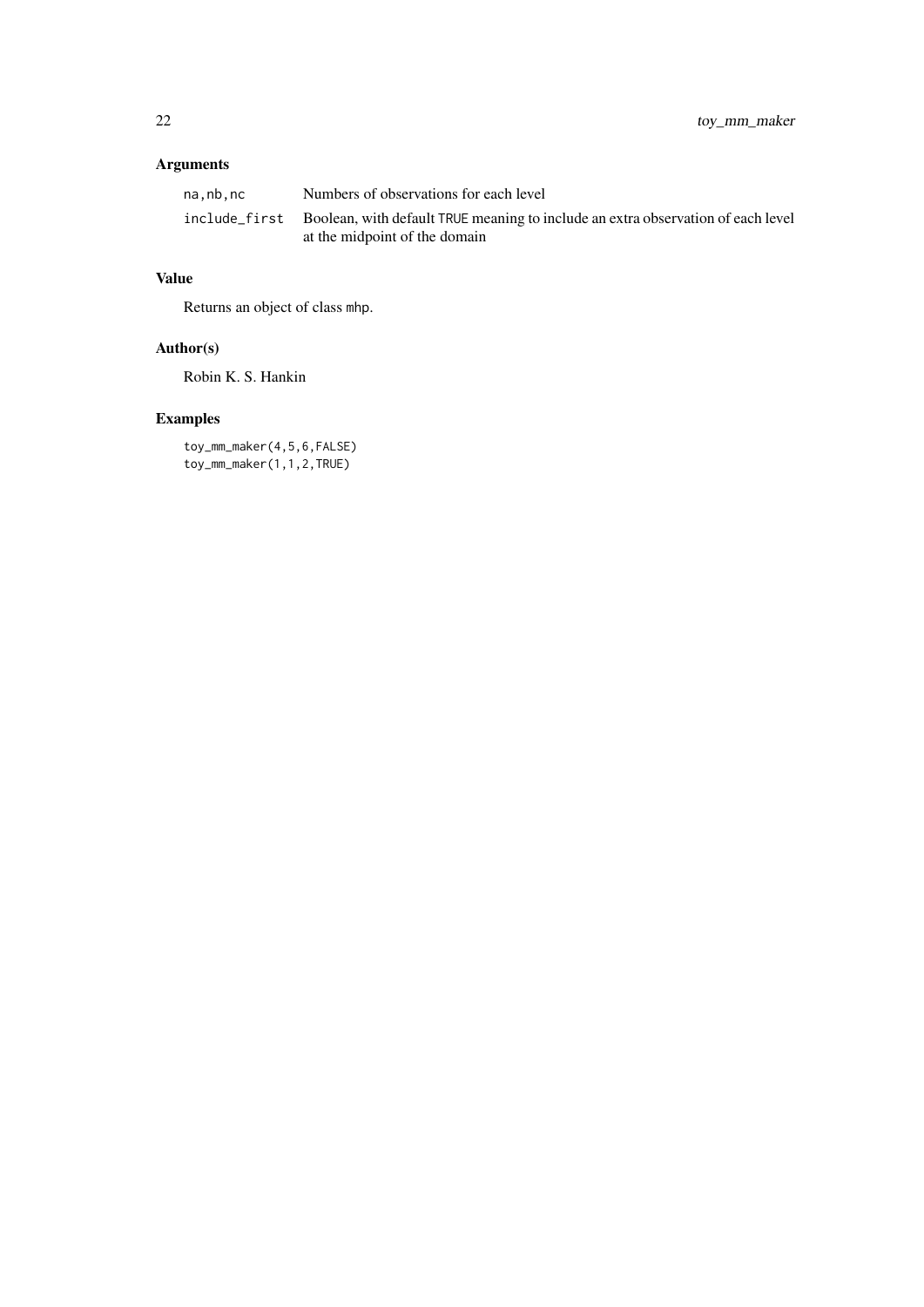# <span id="page-22-0"></span>**Index**

∗ datasets e3mg, [8](#page-7-0) mcneall, [11](#page-10-0) mtoys, [15](#page-14-0) ∗ package multivator-package, [2](#page-1-0) [,experiment-method *(*experiment*)*, [9](#page-8-0) [,mdm-method *(*mdm*)*, [12](#page-11-0) [<-,mdm-method *(*mdm*)*, [12](#page-11-0) apart, [3,](#page-2-0) *[8](#page-7-0)*, *[13](#page-12-0)* as.data.frame *(*mdm*)*, [12](#page-11-0) as.data.frame,experiment,ANY,ANY-method *(*experiment*)*, [9](#page-8-0) as.data.frame,experiment-method *(*experiment*)*, [9](#page-8-0) as.data.frame,mdm,missing,missing-method *(*mdm*)*, [12](#page-11-0) as.data.frame,mhp-method *(*mdm*)*, [12](#page-11-0) as.list, *[3](#page-2-0)* as.list *(*mdm*)*, [12](#page-11-0) as.list,mdm-method *(*mdm*)*, [12](#page-11-0) as.matrix *(*mdm*)*, [12](#page-11-0) as.matrix,mdm-method *(*mdm*)*, [12](#page-11-0) as.mdm *(*mdm*)*, [12](#page-11-0) as.mdm,mhp-method *(*mdm*)*, [12](#page-11-0) as.mhp *(*mhp*)*, [13](#page-12-0) as.mhp,experiment-method *(*mhp*)*, [13](#page-12-0) as.mhp,mdm-method *(*mhp*)*, [13](#page-12-0) as.separate, [4](#page-3-0)

B *(*mhp*)*, [13](#page-12-0) B<- *(*mhp*)*, [13](#page-12-0) beta\_hat *(*betahat*)*, [4](#page-3-0) betahat, [4](#page-3-0) betahat\_mult, *[16](#page-15-0)* betahat\_mult *(*betahat*)*, [4](#page-3-0) betahat\_mult\_Sigma *(*betahat*)*, [4](#page-3-0)

compatible, [6](#page-5-0) cstar *(*betahat*)*, [4](#page-3-0)

default\_LoF, [7](#page-6-0) dim,mdm-method *(*mdm*)*, [12](#page-11-0) e3mg, [8](#page-7-0) e3mg\_LoF *(*e3mg*)*, [8](#page-7-0) eigenmaps *(*mcneall*)*, [11](#page-10-0) eq2.36 *(*betahat*)*, [4](#page-3-0) eq2.36\_Sigma *(*betahat*)*, [4](#page-3-0) experiment, [9](#page-8-0) experiment-class *(*experiment*)*, [9](#page-8-0) get\_mdm *(*experiment*)*, [9](#page-8-0) get\_obs *(*experiment*)*, [9](#page-8-0) head, [10](#page-9-0) head,experiment-method *(*experiment*)*, [9](#page-8-0) head,mdm-method *(*head*)*, [10](#page-9-0) ipd, [11](#page-10-0) is.mdm *(*mdm*)*, [12](#page-11-0) is.mhp *(*mhp*)*, [13](#page-12-0) landmask *(*mcneall*)*, [11](#page-10-0) levels *(*mhp*)*, [13](#page-12-0) levels,experiment-method *(*mdm*)*, [12](#page-11-0) levels,mdm-method *(*mdm*)*, [12](#page-11-0) levels,mhp-method *(*mhp*)*, [13](#page-12-0) levels<-,mdm-method *(*mdm*)*, [12](#page-11-0) levels<-,mhp-method *(*mhp*)*, [13](#page-12-0) M *(*mhp*)*, [13](#page-12-0) M<- *(*mhp*)*, [13](#page-12-0) mcneall, [11,](#page-10-0) *[20](#page-19-0)* mcneall\_pc *(*mcneall*)*, [11](#page-10-0) mcneall\_temps *(*mcneall*)*, [11](#page-10-0) mdm, [12,](#page-11-0) *[14](#page-13-0)* mdm-class *(*mdm*)*, [12](#page-11-0) mean\_temp *(*mcneall*)*, [11](#page-10-0) mhp, *[13](#page-12-0)*, [13](#page-12-0) mhp-class *(*mhp*)*, [13](#page-12-0) mtoys, [15](#page-14-0) multem, *[2](#page-1-0)*, *[5](#page-4-0)*, [16](#page-15-0) multivator *(*multivator-package*)*, [2](#page-1-0) multivator-package, [2](#page-1-0) names *(*mhp*)*, [13](#page-12-0) names,mdm-method *(*mdm*)*, [12](#page-11-0) names,mhp-method *(*mhp*)*, [13](#page-12-0)